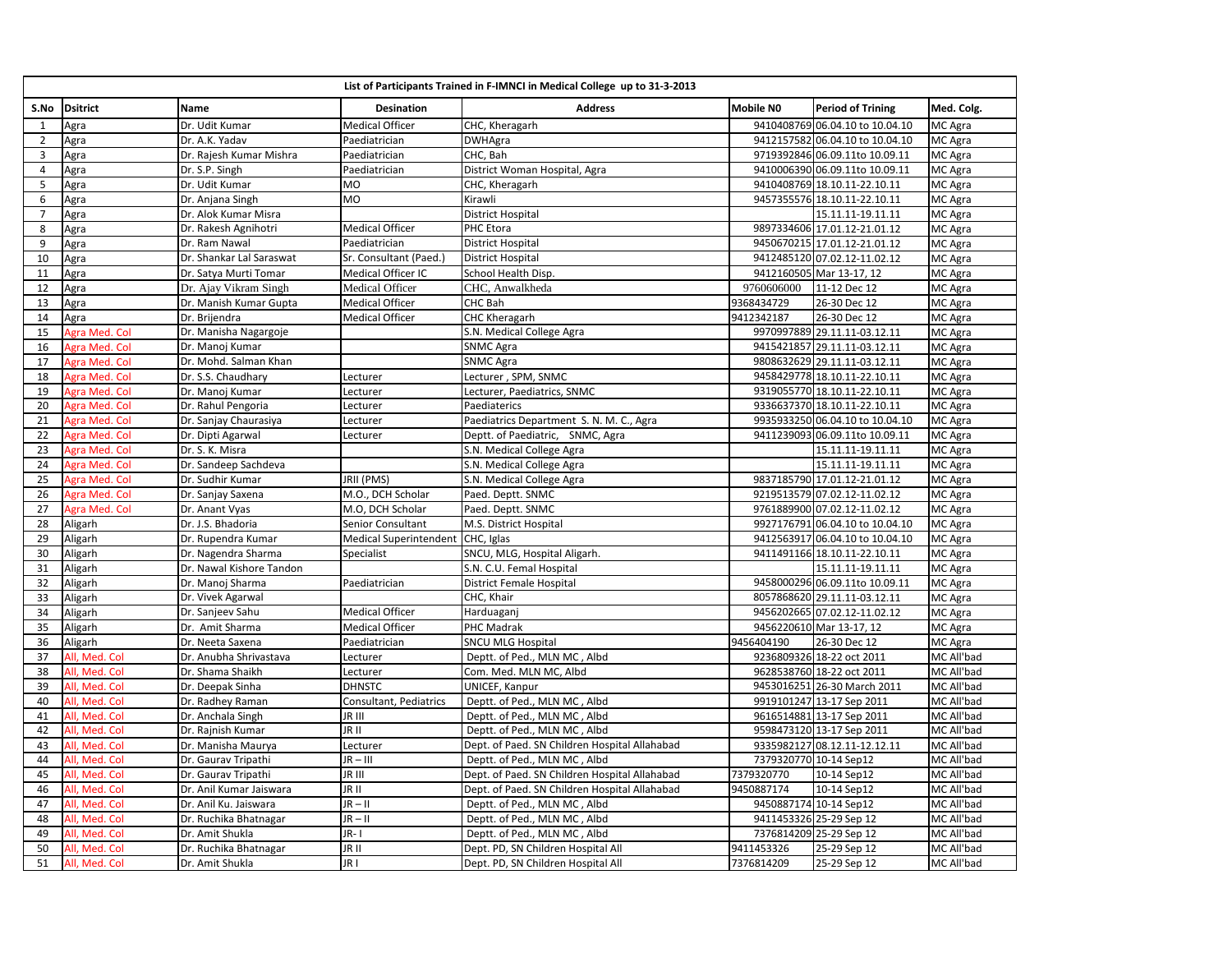| S.No | <b>Dsitrict</b> | Name                        | Desination             | <b>Address</b>                                             | <b>Mobile NO</b> | <b>Period of Trining</b>        | Med. Colg.       |
|------|-----------------|-----------------------------|------------------------|------------------------------------------------------------|------------------|---------------------------------|------------------|
| 52   | All. Med. Col   | Dr. Shiv Prakash            | Associate Professor    | Deptt. of Ped., MLN MC, Albd                               | 8004158839       | 06-10 Nov 12                    | MC All'bad       |
| 53   | All, Med. Col   | Dr. Richa Singh             | $JR - III$             | Deptt. of Ped., MLN MC, Albd                               | 7376180227       | 06-10 Nov 12                    | MC All'bad       |
| 54   | All. Med. Col   | Dr. Ambuj Tripathi          | JR - III               | Deptt. of Ped., MLN MC, Albd                               | 9839668683       | 06-10 Nov 12                    | MC All'bad       |
| 55   | All, Med. Col   | Dr. Lal Narayan Singh       | $JR - II$              | Deptt. of Ped., MLN MC, Albd                               | 8795719936       | 06-10 Nov 12                    | MC All'bad       |
| 56   | All, Med. Col   | Dr. Jaya Swarup Mohanty     |                        | Newborn & Child Health Cor, USAID                          | 9031056672       | 06-10 Nov 12                    | MC All'bad       |
| 57   | All, Med. Col   | Dr. Ashok Kumar Singh       | $JR-II$                | Dept of (SPM), MLN M C Ald                                 | 9696765999       | 26-30 Nov 12                    | MC All'bad       |
| 58   | All, Med. Col   | Dr. Namita Mishra           | JR-I                   | Dept of (SPM), MLN M C Ald                                 | 9450789623       | 26-30 Nov 12                    | MC All'bad       |
| 59   | All, Med. Col   | Dr. Neha Tyagi              | $JR-III$               | Dept of (SPM), MLN M C Ald                                 | 9455999489       | 26-30 Nov 12                    | MC All'bad       |
| 60   | All, Med. Col   | Dr. Nalin Shukla            | $JR-II$                | Deptt. of Ped., MLN MC, Albd                               | 9450141752       | 08-12 Jan 2013                  | MC All'bad       |
| 61   | All, Med. Col   | Dr. Shruthi Badarinath      | JR-I                   | Deptt. of Ped., MLN MC, Albd                               | 8004378611       | 08-12 Jan 2013                  | MC All'bad       |
| 62   | All, Med. Col   | Dr. Abhishek Singh          | $JR-II$                | Dept of (SPM), MLN M C Ald                                 | 9956255805       | 08-12 Jan 2013                  | MC All'bad       |
| 63   | Allahabad       | Dr. G.P. Singh              | Paediatrician          | Duffrin Hospital, Allahabad                                |                  | 9838837194 26-30 march 2011     | MC All'bad       |
| 64   | Allahabad       | Dr. Radhey Raman            |                        | Consultant, Paediatrician MLN District Hospital, Allahabad |                  | 9919101247 13-17 Sep 2011       | MC All'bad       |
| 65   | Allahabad       | Dr. Devendra Mani           | M.O.                   | CHC Phoolpur, Allahabad                                    |                  | 9453012948 08.12.11-12.12.11    | MC All'bad       |
| 66   | Allahabad       | Dr. Rahul Singh             | Superintendent         | CHC Kaundhiyara, Allahabad                                 |                  | 9936422993 08.12.11-12.12.11    | MC All'bad       |
| 67   | Allahabad       | Dr. Harshit Dwivedi         | MO <sub>1</sub>        | CHC Kaundhiyara, Allahabad                                 |                  | 9336231814 16.01.12-20.01.12    | MC All'bad       |
| 68   | Allahabad       | Dr. Vivek Singhal           | M.O. CHC Karchhana     | CHC Karchhana, Allahabad                                   | 9795778315       | 10-14 Sep12                     | MC All'bad       |
| 69   | Allahabad       | Dr. Rajesh Kumar            | M.O.                   | CHC Handia, Allahabad                                      | 9559390303       | 26-30 Nov 12                    | MC All'bad       |
| 70   | Allahabad       | Dr. Rohini Verma            | M.O                    | CHC Kaudihar, Allahabad                                    | 8004874448       | 08-12 Jan 2013                  | MC All'bad       |
| 71   | Ambedkar Nagar  | Dr. Ramesh Kumar Verma      | Paediatrician          | CHC Jalalpur, Ambedkar Nagar                               |                  | 9452601840 26-30 Sep 2011       | MC All'bad       |
| 72   | Ambedkar Nagar  | Dr. Ajay Kumar Gupta        | Medical Superintend,   | Sr. Paediatrician, CHC Bhiti, Ambedkar Nagar               |                  | 8005193356 13-17 Sep 2011       | MC All'bad       |
| 73   | Ambedkar Nagar  | Dr. Vipin Chandra Upadhyay  | Paediatrician          | CHC Baskhari, Ambedkar Nagar                               |                  | 9670390960 08.12.11-12.12.11    | MC All'bad       |
| 74   | Ambedkar Nagar  | Dr. Munni Lal               | MO <sub>II</sub>       | CHC Bhion, Ambedkar Nagar                                  |                  | 9450489914 16.01.12-20.01.12    | MC All'bad       |
| 75   | Ambedkar Nagar  | Dr. Brijendra Kumar Yadav   | Mo, CHC Tanda,         | CHC Tanda, Ambedkar Nagar                                  | 9454143256       | 10-14 Sep12                     | MC All'bad       |
| 76   | Ambedkar Nagar  | Dr. S. L. Patel             | M. O                   | CHC Jalalpur, Ambedkar Nagar                               | 9807252110       | 25-29 Sep 12                    | MC All'bad       |
| 77   | Ambedkar Nagar  | Dr. Deepak Tiwari           | M.O.                   | CHC Bhion, Ambedkar Nagar                                  | 8090429996       | 06-10 Nov 12                    | MC All'bad       |
| 78   | Auraiya         | Dr. Riaz Ahmad              |                        | CHC, Auraiya                                               |                  | 9411016557 3- 7 March 2011      | MC Kanpur        |
| 79   | Auraiya         | Dr. Hemant Gupta            |                        | NPHC, Phaphund                                             |                  | 9793875432 25-29 March 11       | <b>MC</b> Kanpur |
| 80   | Auraiya         | Dr. Ram Khilawan            |                        | CHC Sahar, Auraiyya                                        |                  | 9450126005 12 - 16 Oct 2011     | <b>MC</b> Kanpur |
| 81   | Auraiya         | Dr. Arun Tewari             |                        | District Hospital                                          |                  | 9412881883 9-13 Nov 2011        | <b>MC Kanpur</b> |
| 82   | Auraiya         | Dr. Jai Narayan Singh       | Physician              | <b>CHC Ajeetmal</b>                                        |                  | 9412881460 31.01.12-04.02.12    | <b>MC Kanpur</b> |
| 83   | Auraiya         | Dr. Amar Prithvi Pal Singh  | MO                     | New P.H.C.- Gangdaspur, Ajeetmal                           |                  | 9410438822 07.02.12-11.02.12    | <b>MC</b> Kanpur |
| 84   | Auraiya         | Dr. Riaz Ahmad.             | Pediatrician           | District Hospital.                                         |                  | 8604043099 03-07 Dec 12         | <b>MC</b> Kanpur |
| 85   | Auraiya         | Dr. Pritendra Bahadur Singh | <b>MO</b>              | C.H.C. Ajitmal                                             | 9918122021       | 17-21 Dec 12                    | MC Kanpur        |
| 86   | Auraiya         | Dr. Rakesh Singh            | M.O.                   | C.H.C.- Sahar                                              |                  | 9719737968 29 Jan- 02 Feb 2013  | MC.Kanpur        |
| 87   | Azamgarh        | Dr. M. Sahni                | Paediatrician          | CHC Phoolpur, Azamgarh                                     |                  | 9415834503 18-22 oct 2011       | MC All'bad       |
| 88   | Azamgarh        | Dr. U.B. Chauhan            | Paediatrician          | District Women Hospital, Azamgarh                          |                  | 9415277152 26-30 Sep 2011       | MC All'bad       |
| 89   | Azamgarh        | Dr. Neeraj Sharma           | M.O.Paediatrician      | S.N.C.U. Inch., DWH, Azamgarh                              |                  | 8756627001 13-17 Sep 2011       | MC All'bad       |
| 90   | Azamgarh        | Dr. Ghanshyam               | Paediatrician          | CHC Lalganj, Azamgarh                                      |                  | 9451083126 13-17 Sep 2011       | MC All'bad       |
| 91   | Azamgarh        | Dr. Arvind Kumar            | Paediatrician          | CHC Pawai, Azamgarh                                        |                  | 9453134722 08.12.11-12.12.11    | MC All'bad       |
| 92   | Badaun          | Dr. Mukesh Kumar Saxen      |                        | C.H.C., Ujhani                                             |                  | 9254600161 25-29 March 11       | MC Kanpur        |
| 93   | Badaun          | Dr. Navin Chand             |                        | C.H.C. Ujhani, Budaun                                      |                  | 07-11April 2011                 | MC Kanpur        |
| 94   | Badaun          | Dr. A.K. Chaudhari          | Medical Officer I/C    | P.H.C. Saidpur, Budaun                                     |                  | 9411478966 18-22 oct 2011       | <b>MC</b> Kanpur |
| 95   | Badaun          | Dr. Arvind Kumar            |                        | CHC Kakrala, Badaun                                        |                  | 9335286220 12 - 16 Oct 2011     | <b>MC</b> Kanpur |
| 96   | Badaun          | Dr. P.K. Srivastava         |                        | PHC Dehgawan                                               |                  | 9412162674 29.11.11-03.12.11    | MC Agra          |
| 97   | Baghpat         | Dr. Jatin Garg              | <b>Medical Officer</b> | CHC, Binauli                                               |                  | 9454118038 06.04.10 to 10.04.10 | MC Agra          |
| 98   | Baghpat         | Dr. Vishal Kumar            | Medical Officer        | CHC, Baraut                                                |                  | 9897310121 06.04.10 to 10.04.10 | MC Agra          |
| 99   | Baghpat         | Dr. Anuj Rajvanshi          |                        | C.H.C Baghpat                                              |                  | 15.11.11-19.11.11               | MC Agra          |
| 100  | Baghpat         | Dr. R.K. Siroha             | MOIC                   | CHC, Khekra                                                |                  | 9319667923 18.10.11-22.10.11    | MC Agra          |
| 101  | Baghpat         | Dr. Guru Charan             | Medical Officer        | <b>CHC Binauli</b>                                         |                  | 9259162699 17.01.12-21.01.12    | MC Agra          |
| 102  | Baghpat         | Dr. Deepak Kumar            | Medical Officer        | CHC, Baghpat                                               | 9917774898       | 11-15 Dec 12                    | MC Agra          |
| 103  | Bahraich        | Dr. Yogita Jain             | Pediatrician           | Paediatrician, District Mahila Hospital, Bahraich          |                  | 9450659158 22-26 Feb 2011       | MC Lko           |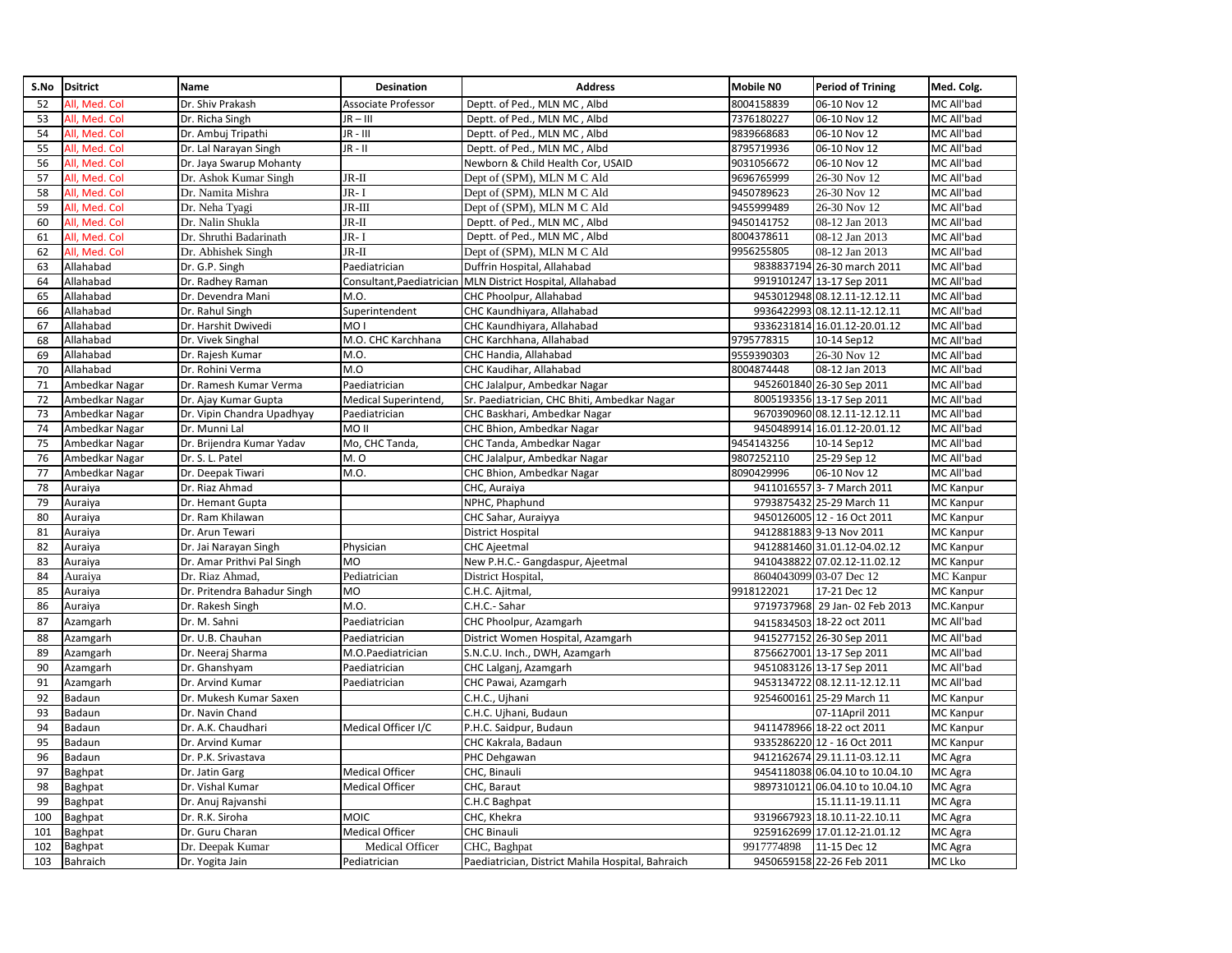| S.No | <b>Dsitrict</b> | Name                          | Desination               | <b>Address</b>                                     | <b>Mobile NO</b> | <b>Period of Trining</b>       | Med. Colg.       |
|------|-----------------|-------------------------------|--------------------------|----------------------------------------------------|------------------|--------------------------------|------------------|
| 104  | Bahraich        | Dr. I. P. Verma               | Pediatrician             | Consultant Paediatrician, CHC Kaiserganj, Bahraich |                  | 9415142022 22-26 Feb 2011      | MC Lko           |
| 105  | Bahraich        | Dr. Anand Misra (MBBS)        | <b>Medical Officer</b>   | CHC Kaiserganj, Bahraich                           |                  | 9918131034 Feb 14-18, 12       | MC Lko           |
| 106  | Bahraich        | Dr. Devendra K. Singh         | Paediatrician            | Woman Distt. Hpspital                              |                  | 9415164800 18-22 Sep 2012      | MC Lko           |
| 107  | Bahraich        | Dr. Vinod Kumar               | MBBS                     | Kaisarganj                                         | 9415847660       | 26-30 Nov 12                   | MC Lko           |
| 108  | Bharaich        | Dr. Shishir Kumar             | M.O                      | Jarwal Bahraich                                    | 8005451025       | 18-22 Feb 2013                 | M C LKO          |
| 109  | Bharaich        | Dr. Anil Kumar                | M.O                      | PHC Huzorpur Bharaich                              | 9415941117       | 18-22 Feb 2013                 | M C LKO          |
| 110  | Ballia          | Dr. A. K. Tiwari              | M. O.Paediatrician       | CHC Sikandarpur, Ballia                            |                  | 9415179677 26-30 march 2011    | MC All'bad       |
| 111  | <b>Ballia</b>   | Dr. S. K. Singh               | Physician                | CHC Rasara, Ballia                                 |                  | 9839044512 26-30 march 2011    | MC All'bad       |
| 112  | Ballia          | Dr. Lallan Prasad             | ACMO                     | CMO Office                                         |                  | 9839305137 25-29 Sep 12        | MC All'bad       |
| 113  | <b>Ballia</b>   | Dr. H.R. Soni                 | Paediatrician            | CHC Rasara, Ballia                                 |                  | 9415022403 26-30 Sep 2011      | MC All'bad       |
| 114  | <b>Ballia</b>   | Dr. Rashid Imamuddin          | Paediatrician            | District Women Hospital, Ballia                    | 9506351563       | 06-10 Nov 12                   | MC All'bad       |
| 115  | <b>Ballia</b>   | Dr. RB Sharan                 | M.O.                     | PHC Kotwa Narayanpur, Ballia                       | 9336059366       | 06-10 Nov 12                   | MC All'bad       |
| 116  | Ballia          | Dr. Azizul Ghaffar Ansari     | M.O.                     | CHC Rasra, Ballia                                  |                  | 9307512814 26-30 Nov 12        | MC All'bad       |
| 117  | <b>Ballia</b>   | Dr. Chandra Prakash T. Pandey | M.O                      | PHC Bansdih, Ballia                                | 9452824434       | 08-12 Jan 2013                 | MC All'bad       |
| 118  | Balrampur       | Dr. R.K.Raman                 | Pediatrician             | District Memorial Hospital,                        |                  | 9415541434 11 -15 April ,11    | MC Lko           |
| 119  | Balrampur       | Dr. M.Tariq                   | Pediatrician             | <b>CHC Tulsipur Balrampur</b>                      |                  | 9838574470 1-5Aug 2011         | MC Lko           |
| 120  | Balrampur       | Dr. V. K. Gupta (DCH)         | Pediatrician             | Distt Hospital, Balrampur                          |                  | 9415727325 Feb 14-18, 12       | MC Lko           |
| 121  | Balrampur       | Dr. Tanuj K. Choudhary        | <b>MBBS</b>              | CHC, Gansari                                       |                  | 9451989944 18-22 Sep 2012      | MC Lko           |
| 122  | Balrampur       | Dr. Satya Narain Singh        | <b>MBBS</b>              | CHC, Utraula                                       |                  | 9648250747 18-22 Sep 2012      | MC Lko           |
| 123  | Balrampur       | Dr. Ashish Shukla             | PHC Itiarampur           | <b>MO</b>                                          | 8953649503       | 26-30 Nov 12                   | MC Lko           |
| 124  | Balrampur       | Dr. Keshav Narayan Panday     | M.O                      | Mahadeya Balrampur                                 | 9451024905       | 18-22 Feb 2013                 | M C LKO          |
| 125  | Balrampur       | Dr. Md. Nawaz                 | M.O                      | CHC Sadulla Nagar Balrampur                        | 9027051398       | 18-22 Feb 2013                 | M C LKO          |
| 126  | Banda           | Dr. Kamlesh Kumar             |                          | CHC Baberu, Banda                                  |                  | 9451904219 12 - 16 Oct 2011    | <b>MC</b> Kanpur |
| 127  | Banda           | Dr. Surendra Deo              |                          | Distt. Hospital, Banda                             |                  | 9415408445 12 - 16 Oct 2011    | <b>MC Kanpur</b> |
| 128  | Banda           | Dr. Vikram Swaroop Singh      |                          | PHC Bisanda, Banda                                 |                  | 9918557415 12 - 16 Oct 2011    | <b>MC Kanpur</b> |
| 129  | Banda           | Dr. B.K. Yadav                |                          | C.H.C. Baberu, Banda                               |                  | 9415381971 19-23 April, 11     | <b>MC Kanpur</b> |
| 130  | Banda           | Dr. Pranav Kr. Kar            |                          | District Woman Hospital, Banda                     |                  | 9936015747 19-23 April, 11     | MC Kanpur        |
| 131  | Banda           | Dr. Ashwani Kumar Singh,      | M.O                      | C.H.C., Naraini                                    |                  | 7275457273 21 -25 Jan 2013     | MC.Kanpur        |
| 132  | Banda           | Dr. Naresh Kumar              | M.O                      | C.H.C., Naraini                                    |                  | 8874754934 21 -25 Jan 2013     | MC.Kanpur        |
| 133  | Banda           | Dr. Neeraj Patel              | M.O                      | C.H.C.-Naraini                                     |                  | 9670079007 29 Jan- 02 Feb 2013 | MC.Kanpur        |
| 134  | Banda           | Dr. Suraj Prasad Gupta,       | M.O                      | P.H.C.- Baheri Mahua                               |                  | 9198776067 29 Jan- 02 Feb 2013 | MC.Kanpur        |
| 135  | Banda           | Dr. Shiv Sagar Singh          | M.O                      | C.H.C Atarra                                       |                  | 9454855965 04-08 Feb 2013      | MC.Kanpur        |
| 136  | Banda           | Dr. Sushil Kumar Singh        | Pediatrician             | C.H.C.-Atarra                                      |                  | 9415437884 31.01.12-04.02.12   | <b>MC Kanpur</b> |
| 137  | Barabanki       | Dr. Amit Kumar                | Pediatrician             | District Hospital, Barabanki                       |                  | 9335457918 22-26 Feb 2011      | MC Lko           |
| 138  | Barabanki       | Dr. Prem Dayal                | Pediatrician             | District Hospital (Female), Barabanki              |                  | 9451036389 22-26 Feb 2011      | MC Lko           |
| 139  | Barabanki       | Dr. Shashank Kumar(DCH)       | Pediatrician             | Distt Women's Hospital                             |                  | 9415075546 Feb 14-18, 12       | MC Lko           |
| 140  | Barabanki       | Dr. Arvind Kumar (DCH)        | Pediatrician             | <b>CHC Dewa Barabanki</b>                          |                  | 9453158047 Feb 14-18, 12       | MC Lko           |
| 141  | Barabanki       | Dr. K C Jaiswal               | MBBS DCH                 | Deva                                               | 9985500900       | 26-30 Nov 12                   | MC Lko           |
| 142  | Barabanki       | Dr. S.K. Singh                | M.O                      | Pediatrician DWH Barabanki                         | 9452255552       | 18-22 Feb 2013                 | M C LKO          |
| 143  | Bareilly        | Dr. R. Prasad                 | Pediatrician             | Paediatrician, CHC Baheri, Bareilly                |                  | 9412048631 22-26 Feb 2011      | MC Lko           |
| 144  | Bareilly        | Dr. Karmendra                 | Pediatrician             | District Hospital, Bareilly                        |                  | 9412178700 22-26 Feb 2011      | MC Lko           |
| 145  | Bareilly        | Dr. Raj Kumar, MD (Pedia)     | Paediatrician            | CHC Faridpur, Bareilly                             |                  | 9368856054 Mar 26-30, 2012     | MC Lko           |
| 146  | Barailly        | Dr. S.K.Saxena                | DCH                      | Physician CHC Fareedpur                            | 9457038856       | 24-28-Sep 2012                 | MC Lko           |
| 147  | Basti           | Dr. V.S.Tripathi              | MD(Chest)                | PHC Vikramjot attached District Hospital, Basti    |                  | 98398844096 11 - 15 April , 11 | MC Lko           |
| 148  | Basti           | Dr. R.K.Yadav MBBS            | МO                       | CHC Haraiya, Basti                                 |                  | 9452277472 26-30 Sep2011       | MC Lko           |
| 149  | Basti           | Dr. B.K.Mishra                | Pediatrician             | District Hospital, Basti                           |                  | 9415847353 11 -15 April ,11    | MC Lko           |
| 150  | Basti           | Dr. Vimal Kumar Arya          | MO, CHC                  | Parasurampur, Basti                                |                  | 8127258400 26-30 Sep2011       | MC Lko           |
| 151  | Basti           | Dr. Mritunjay Mani Tripathi   | <b>Medical Officer</b>   | PHC Salatavwa, Basti                               |                  | 9918968884 Feb 14-18, 12       | MC Lko           |
| 152  | Basti           | Dr. Alok Pandey (MBBS)        | Medical Officer          | PHC Bahadurpur, Basti                              |                  | 9919926926 Feb 14-18, 12       | MC Lko           |
| 153  | Basti           | Dr. P K Chaudhary             | Pediatricain             | <b>District Hospital</b>                           | 9161560308       | 26-30 Nov 12                   | MC Lko           |
| 154  | Bijnor          | Dr. Abhay Ram Bansal          | Consultant Pediatrician, | <b>CHC Najbabad Bijnor</b>                         |                  | 9917646934 1-5Aug 2011         | MC Lko           |
| 155  | Bijnor          | Dr. Om Prakash MBBS, DCH      | Dy. CMO,                 | <b>UIP Bijnor</b>                                  |                  | 9335042618 26-30 Sep2011       | MC Lko           |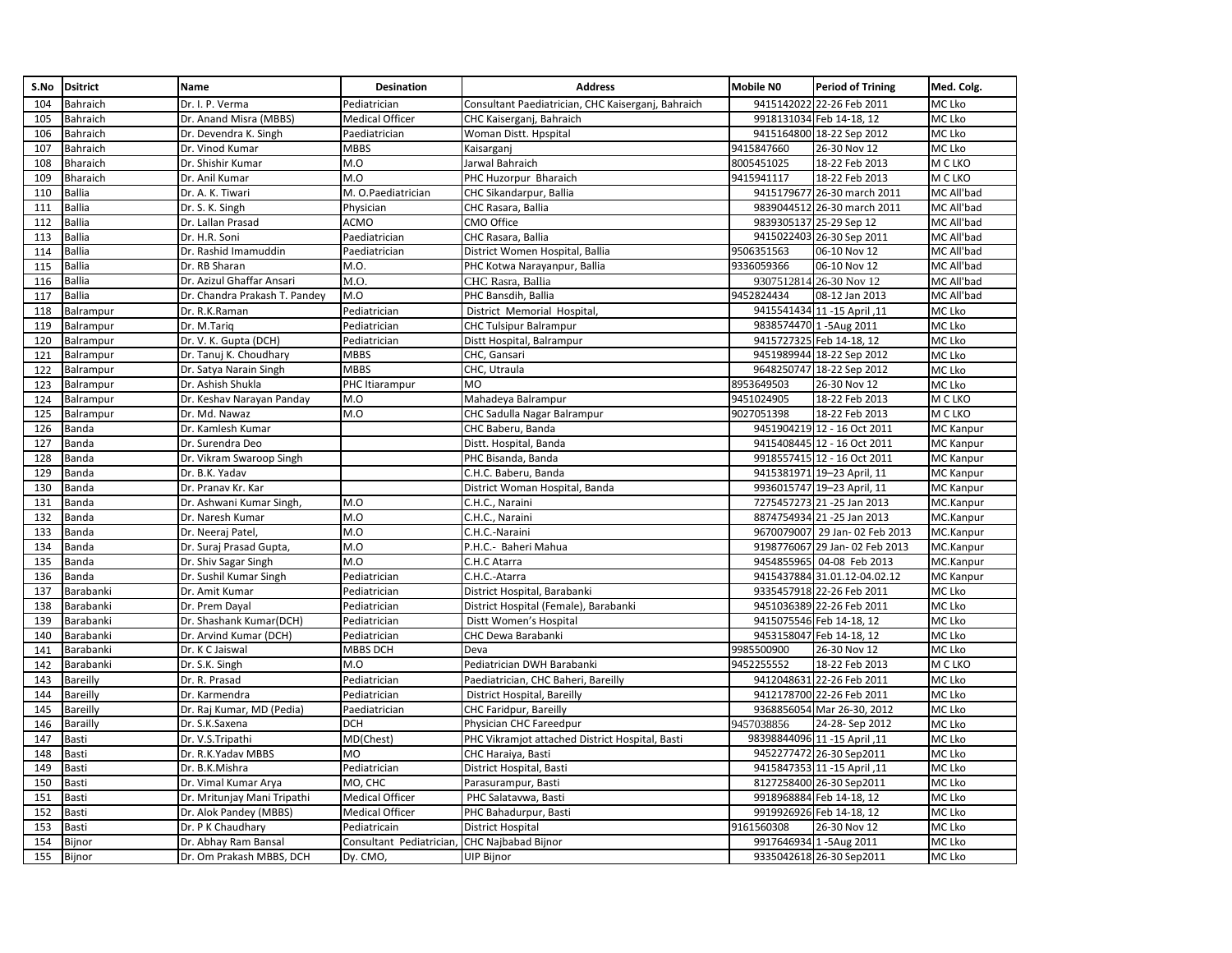| S.No | <b>Dsitrict</b> | <b>Name</b>                 | Desination               | <b>Address</b>                       | <b>Mobile NO</b> | <b>Period of Trining</b>        | Med. Colg.       |
|------|-----------------|-----------------------------|--------------------------|--------------------------------------|------------------|---------------------------------|------------------|
| 156  | Bijnor          | Dr. Vikram Singh MBBS, DCH  | Superintendent           | CHC, Seohara, Bijnor                 |                  | 9412668919 26-30 Sep2011        | MC Lko           |
| 157  | Bijnor          | Dr. K.K. Singh              | Paediatrician            | <b>CHC Noorpur</b>                   |                  | 9412855458 18-22 Sep 2012       | MC Lko           |
| 158  | Bijnor          | Dr. M. P Singh              | MBBS DCH                 | <b>CHC Siali</b>                     |                  | 9837335558 15-19 Oct 12         | MC Lko           |
| 159  | Bijnor          | Dr. Naveen Kumar            | <b>MBBS</b>              | <b>CHC Nagina</b>                    | 9410069932       | 26-30 Nov 12                    | MC Lko           |
| 160  | Bijnoor         | Dr. Sumit Ku. Rathi         | M.O                      | <b>CHC Mandawar</b>                  | 8755380015       | 18-22 Feb 2013                  | M C LKO          |
| 161  | Bulandshahar    | Dr. Mukesh Kumar            | Consultant Paediatrician | <b>District Female Hospital</b>      |                  | 9456637281 06.04.10 to 10.04.10 | MC Agra          |
| 162  | Bulandshahar    | Dr. M. L. Agarwal           | Senior Consultant        | B.B.D. District Hospital             |                  | 9675100550 06.04.10 to 10.04.10 | MC Agra          |
| 163  | Bulandshahar    | Dr. Rajeev Nigam            | Paediatrician            | Combined Hospital, Sikandrabad       |                  | 9410078499 06.09.11to 10.09.11  | MC Agra          |
| 164  | Bulandshahar    | Dr. Saira Bano              |                          | <b>Women Hospital</b>                |                  | 15.11.11-19.11.11               | MC Agra          |
| 165  | Bulandshahar    | Dr. Ashok Kumar             | MO                       | <b>CHC Siyana</b>                    |                  | 9411233024 18.10.11-22.10.11    | MC Agra          |
| 166  | Bulandshahar    | Dr. Vinod Sonkar            |                          | <b>CHC Muni</b>                      |                  | 9456679404 29.11.11-03.12.11    | MC Agra          |
| 167  | Bulandshahar    | Dr. Vishwanat Rai           | <b>Medical Officer</b>   | SMO                                  |                  | 9412657807 17.01.12-21.01.12    | MC Agra          |
| 168  | Bulandshahar    | Dr. Chandra Mohan Yadav     | <b>Medical Officer</b>   | Pahasu (CHC)                         |                  | 9412521353 07.02.12-11.02.12    | MC Agra          |
| 169  | Bulandshahar    | Dr. Surendra Pal Singh      | <b>Medical Officer</b>   | <b>CHC Gulaothi</b>                  |                  | 9411053834 Mar 13-17, 12        | MC Agra          |
| 170  | Bulandshahar    | Dr. Harish Chandra Pippal   | <b>Medical Officer</b>   | <b>CMO Office</b>                    | 9411922946       | 11-15 Dec 12                    | MC Agra          |
| 171  | Chandauli       | Dr. Ram Narayan Vishwakarma | Sr. Paediatrician        | District Hospital, Chandauly         |                  | 9415358303 18-22 oct 2011       | MC All'bad       |
| 172  | Chandauli       | Dr. S Chakravarty           | Superintend,             | CHC Sakaldiha, Chandauli             |                  | 9415979157 13-17 Sep 2011       | MC All'bad       |
| 173  | Chandauli       | Dr. S.B. Maurya             | M.O.                     | CHC Chakia, Chadauli                 |                  | 9450388644 13-17 Sep 2011       | MC All'bad       |
| 174  | Chandauli       | Dr. Anil Kumar Pandey       | M.O.                     | CHC Bhogawara, Chandauli             |                  | 9838255805 26-30 Nov 12         | MC All'bad       |
| 175  | Chandauli       | Dr. Manish Jaiswal          | M.O.                     | CHC Sakaldiha, Chandauli             | 9451430404       | 08-12 Jan 2013                  | MC All'bad       |
| 176  | Chitrakoot      | Dr. Rahul Verma             |                          | District Hospital, Chitrakoot        |                  | 9415557688 19-23 April, 11      | MC Kanpur        |
| 177  | Chitrakoot      | Dr. A.K. Tripathi           |                          | Dy. C.M.O., Chitrakoot               |                  | 9415926743 19-23 April, 11      | MC Kanpur        |
| 178  | Chitrakoot      | Dr. B.L. Rastogi            |                          | Consultant, Chitrakoot               |                  | 9919232368 19-23 April, 11      | MC Kanpur        |
| 179  | Chitrakoot      | Dr. S.C. Srivastava         | Pediatrician             | CHC Mau                              |                  | 9450607084 31.01.12-04.02.12    | MC Kanpur        |
| 180  | Chitrakoot      | Dr. Lakhan Swaroop Garg     | M.O                      | C.H.C., Pahari                       |                  | 9450988441 21 -25 Jan 2013      | MC.Kanpur        |
| 181  | Chitrakoot      | Dr. Karan Gautam            | Pediatrician             | <b>District Hospital</b>             |                  | 9839087821 07.02.12-11.02.12    | MC Kanpur        |
| 182  | Deoria          | Dr. R.K.Srivastava          | Pediatrician             | Distt. Hospital Deoria               |                  | 9307953318 1-5Aug 2011          | MC Lko           |
| 183  | Deoria          | Dr. Vijay Kumar Srivastava  | MO,                      | Gauribazar, Deoria                   |                  | 8052641507 26-30 Sep2011        | MC Lko           |
| 184  | Deoria          | Dr. R.M.Tripathi            | Pediatrician,            | CHC Bhatparrani, Deoria              |                  | 9415157870 26-30 Sep2011        | MC Lko           |
| 185  | Deoria          | Dr. Dinesh Yadav (MD)       | Physician                | CHC Gauri Bazar, Deoria              |                  | 7376820389 Feb 14-18, 12        | MC Lko           |
| 186  | Deoria          | Dr. Tayab Ali               | MBBS DCH                 | <b>CHC Sidhuwa</b>                   |                  | 9839550416 15-19 Oct 12         | MC Lko           |
| 187  | Deoria          | Dr. I D Gaurav              | MBBS DCH                 | CHC Gauri Bazar, Deoria              | 9450678384       | 26-30 Nov 12                    | MC Lko           |
| 188  | Deoria          | Dr. Rajesh Kumar            | <b>MD Medicine</b>       | <b>CHC Salempur</b>                  | 9450545108       | 26-30 Nov 12                    | MC Lko           |
| 189  | Etah            | Dr. P.K. Sharma             |                          | C.H.C. Jalesar, District- Etah       |                  | 9451486334 07-11April 2011      | MC Kanpur        |
| 190  | Etah            | Dr. Rajesh Sharma           |                          | C.H.C., Aliganj, Etah                |                  | 07-11April 2011                 | MC Kanpur        |
| 191  | Etah            | Dr. Arun Kumar              | <b>MO</b>                | <b>District Hospital</b>             |                  | 9454230540 31.01.12-04.02.12    | <b>MC Kanpur</b> |
| 192  | Etah            | Dr. Sarvesh Kumar           | <b>MO</b>                | C.H.C.-Aliganj                       |                  | 9897406284 31.01.12-04.02.12    | MC Kanpur        |
| 193  | Etah            | Dr. Mohd. Ifraq Husain      | M.O.                     | New P.H.C., Puksari,                 |                  | 8864969757 03-07 Dec 12         | <b>MC</b> Kanpur |
| 194  | Etah            | Dr. Ravi Ranjan Yadav       | M.O                      | P.H.C., Jaithra                      |                  | 8726827020 21-25 Jan 2013       | MC.Kanpur        |
| 195  | Etah            | Dr. Gaurav Singh            | M.O                      | <b>PHC Sakti</b>                     |                  | 9411251155 04-08 Feb 2013       | MC.Kanpur        |
| 196  | Etawah          | Dr. Navin Kr. Misra         |                          | District Hospital (male), Etawah     |                  | 9412304695 3- 7 March 2011      | MC Kanpur        |
| 197  | Etawah          | Dr. Anurag Srivastava       |                          | CHC, Mahewa Etawah                   |                  | 9412810819 3- 7 March 2011      | MC Kanpur        |
| 198  | Etawah          | Dr. Neelesh Kumar           |                          | District Hospital, Etawah            |                  | 9565223311 29.11.11-03.12.11    | MC Kanpur        |
| 199  | Etawah          | Dr. Kamal Kumar             |                          | District Hospital, Etawah            |                  | 9411988734 29.11.11-03.12.11    | MC Kanpur        |
| 200  | Etawah          | Dr. Rajeev Kumar Shakya,    | Pediatrician             | C.H.C.- Bharthana                    |                  | 7500653030 31.01.12-04.02.12    | <b>MC Kanpur</b> |
| 201  | Etawah          | Dr. Arun Kumar Dwivedi      | <b>MO</b>                | New P.H.C.-Heonra, Etawah            |                  | 9454345882 Mar 26-30, 2012      | MC Kanpur        |
| 202  | Etawah          | Dr. Gaurav Tripathi,        | M.O.                     | C.H.C, Maheva,                       |                  | 9720493528 03-07 Dec 12         | <b>MC</b> Kanpur |
| 203  | Etawah          | Dr. Rishi Dixit,            | M.O                      | <b>District Male Hospital</b>        |                  | 7376103442 21 -25 Jan 2013      | MC.Kanpur        |
| 204  | Etawah          | Dr. Yatendra Kumar,         | M.O                      | N.P.H.C- Bahadurpur Dhar             |                  | 9411949556 29 Jan- 02 Feb 2013  | MC.Kanpur        |
| 205  | Faizabad        | Dr. B.M.Maurya              | Pediatrician             | District Women Hospital, Faizabad    |                  | 11, 9415718976 11 -15 April     | MC Lko           |
| 206  | Faizabad        | Dr. Sham Sher Bahadur       | Pediatrician             | Paediatrician, CHC Sohawal, Faizabad |                  | 9451726192 22-26 Feb 2011       | MC Lko           |
| 207  | Faizabad        | Dr. Madan Mohan Baranwal    | <b>MBBS</b>              | <b>CHC Rudauli</b>                   |                  | 9415185329 18-22 Sep 2012       | MC Lko           |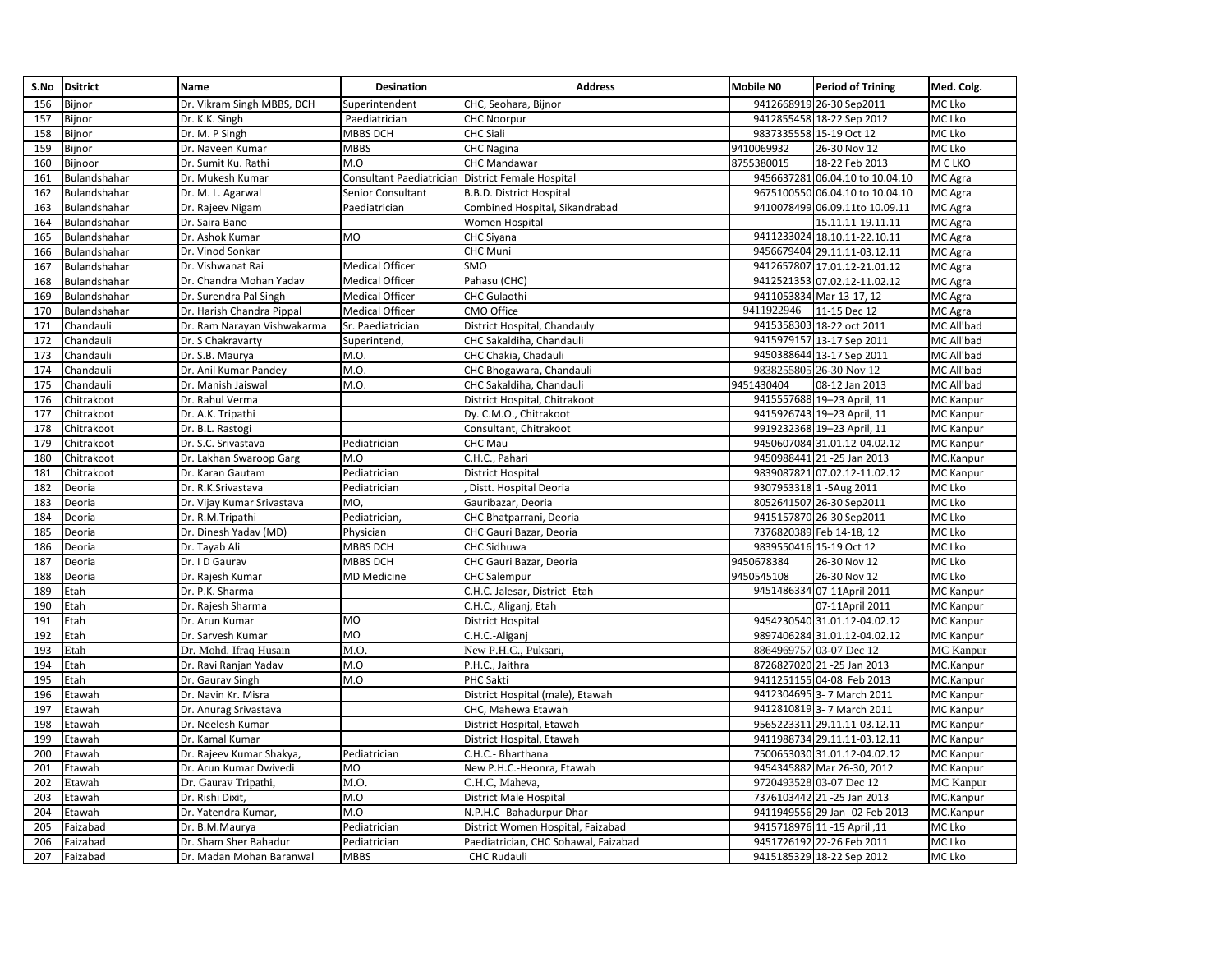| Dr. Vinay Singh<br><b>MBBS</b><br>9451291792 15-19 Oct 12<br>208<br><b>CHC Mawai</b><br>MC Lko<br>Faizabad<br><b>MBBS</b><br>9451866718 15-19 Oct 12<br>209<br>Faizabad<br>Dr. Hari Ram Verma<br><b>CHC Rudauli</b><br>MC Lko<br>MC Lko<br>210<br>MO<br><b>CHC Bikapur</b><br>9984925390<br>26-30 Nov 12<br>Faizabad<br>Dr Feroz Ahmad<br>211<br>Farrukhabad<br>Dr. Rishi Awasthi<br>PHC, Faizbagh, Farrukhabad<br>9839715626<br>3-7 March 2011<br>MC Kanpur<br>9450691113 25-29 March 11<br>212<br>Farrukhabad<br>NPHC, Piper Goan, Mohamdabad, Farrukhabad<br>MC Kanpur<br>Dr. Ajay Bajpai<br>9415476087 12 - 16 Oct 2011<br>213<br>MC Kanpur<br>Farrukhabad<br>Dr. V.D.Trivedi<br>R.M.N Hospital, Farrukhabad<br>214<br>Farrukhabad<br>Medical Officer I/C<br>9838919195 18-22 oct 2011<br>MC Kanpur<br>Sunil Malhotra<br>CHC, Kamalganj<br>215<br>9839734139 9-13 Nov 2011<br>MC Kanpur<br>Farrukhabad<br>Dr. Naveen Chandra Gupta<br>CHC- Kayamganj<br>216<br>Farrukhabad<br>C.H.C. Nawabanj,<br>8009875119 29.11.11-03.12.11<br><b>MC Kanpur</b><br>Dr. Manoj Kumar Singh<br>217<br>Farrukhabad<br>Dr. Intekhab Samad<br>MO<br>C.H.C.-Kayamganj<br>7275753572 Mar 26-30, 2012<br>MC Kanpur<br>218<br>Pediatrician<br>9838649086 03-07 Dec 12<br><b>MC</b> Kanpur<br>Farrukhabad<br>Dr. Amit Srivastava,<br>C.H.C., Kaimganj,<br>219<br>Farrukhabad<br>LMO<br>9839532216<br>17-21 Dec 12<br>MC Kanpur<br>Dr. Shubha Mishra<br>District Woman Hospital,<br>M.O<br>MC.Kanpur<br>220<br>9565676946 04-08 Feb 2013<br>Farrukhabad<br>Dr. Ruby Singh<br>CHC Kamalganj<br>221<br>Fatehpur<br>Paediatrician<br>9235790003 26-30 march 2011<br>MC All'bad<br>Dr. Rahul Kesharwani<br>CHC Khaga, Fatehpur<br>222<br>9415614628 26-30 march 2011<br>MC All'bad<br>Fatehpur<br>Dr. Gunjan Tandon<br>Paediatrician<br>District Women Hospital, Fatehpur<br>MC All'bad<br>223<br>Dr. P.K. Pandey<br>Paediatrician<br>9415064815 08.12.11-12.12.11<br>Fatehpur<br>Dist. Hospital, Fatehpur<br>224<br>Dr. Asha Kumari Arya<br>M.O.<br>CHC Bindki, Fatehpur<br>9839069517 08.12.11-12.12.11<br>MC All'bad<br>Fatehpur<br>225<br>M.O.<br>9415646022<br>MC All'bad<br>Fatehpur<br>Dr. Sanjay Sonkar<br>NPHC Jahangeer Nagar, Fatehpur<br>10-14 Sep12<br><b>MO</b><br>9336695922<br>25-29 Sep 12<br>226<br>Fatehpur<br>Dr. Krishan Kant Singh<br><b>CHC Bindki</b><br>MC All'bad<br>M.O<br>MC All'bad<br>227<br>Fatehpur<br>Dr. Vinay Bajpai<br>District Hospital, Fatehpur<br>9839657720<br>06-10 Nov 12<br>MOI/C<br>9839204443 26-30 Nov 12<br>MC All'bad<br>228<br>Fatehpur<br>Dr. Awdhesh Kumar Pandey<br>New PHC Itaili, Fatehpur<br>229<br>Dr. Tarun Pathak<br>CHC Hathigawn, Fatehpur<br>9935283843<br>08-12 Jan 2013<br>MC All'bad<br>Fatehpur<br>Superintendent<br>9412253525 25-29 March 11<br>230<br>Firozabad<br>Dr. R. A. Sharma<br>District Hospital, Firozabad<br>MC Kanpur<br>231<br>Firozabad<br>Dr. L.K.Gupta<br>DHW, Firozabad<br>9412159910 12 - 16 Oct 2011<br>MC Kanpur<br>232<br>C.M.O. Office, Firozabad<br>9958738969 18-22 oct 2011<br>MC Kanpur<br>Firozabad<br>Dr. A.K. Chaudhary<br>A.C.M.O.<br>Dr. N.M. Pathak<br>C.H.C. Tundla<br>233<br>Firozabad<br>15.11.11-19.11.11<br>MC Agra<br>234<br>Dr. Musheer Ahmad<br>CHC Jasrana<br>9639011264 29.11.11-03.12.11<br>MC Agra<br>Firozabad<br>235<br>Firozabad<br>Dr. Pankaj Rakesh<br><b>Medical Officer</b><br>CHC Jasrana<br>7599110245 17.01.12-21.01.12<br>MC Agra<br><b>Medical Officer</b><br>9837707703 07.02.12-11.02.12<br>236<br>Firozabad<br>Dr. Ravindra Singh Bhadhoria<br>Firozabad<br>MC Agra<br>237<br>Firozabad<br>Dr. Prabhat Kumar<br><b>Medical Officer</b><br>PHC Bhondela<br>9634610942 Mar 13-17, 12<br>MC Agra<br>Medical Officer<br>9410660715<br>MC Agra<br>238<br>Firozabad<br>Dr. Veer Singh<br>CHC, Tundla<br>11-15 Dec 12<br>239<br>26-30 Dec 12<br>MC Agra<br>Firozabad<br><b>Medical Officer</b><br>7830606456<br>Dr. Kumar Gupta<br><b>CHC Jasrana</b><br>9582793156 06.09.11to 10.09.11<br>240<br>G.B. Nagar<br>Dr. Raj Singh<br>Paediatrician<br><b>District Hospital</b><br>MC Agra<br>9868949966 06.09.11to 10.09.11<br>241<br>MC Agra<br>G.B. Nagar<br>Dr.Ranveer Singh<br>Paediatrician<br>CHC. Badalpur<br>242<br>C.H.C. Dadri<br>18.10.11-22.10.11<br>MC Agra<br>G.B. Nagar<br>Dr. Sanjeev Kumar<br>9871229115 29.11.11-03.12.11<br>243<br>G.B. Nagar<br>Dr. Lalit K.S. Shyamal<br>CHC, Dadri<br>MC Agra<br>Medical Officer I/C<br>244<br>G.B. Nagar<br>Dr. Vijay Pratap Singh<br>N. PHC, Chiti, Dankaur<br>9415428766<br>11-15 Dec 12<br>MC Agra<br>245<br>9891422912<br>26-30 Dec 12<br>G.B. Nagar<br>Dr. Md. Sharfe Jaya<br>Medical Officer I/C<br>PHC Makoda<br>MC Agra<br>246<br>Ghaziabad<br>PPC, Ghaziabad<br>9873110470 06.09.11to 10.09.11<br>MC Agra<br>Dr. Gaurav Mishra<br>Paediatrician<br>247<br>MO<br>9412801960 06.09.11to 10.09.11<br>MC Agra<br>Ghaziabad<br>Dr. Shekhar Singh<br>CHC, Garhmukteshwar<br>C.H.C. Dasna<br>248<br>Ghaziabad<br>Dr. Neeraj Kumar Singh<br>15.11.11-19.11.11<br>MC Agra<br>8057995141 18.10.11-22.10.11<br>249<br>Ghaziabad<br>Dr. Gavendra K. Gupta<br>MO<br>CHC, Muradnagar<br>MC Agra<br>MO<br>250<br>9013715627 18.10.11-22.10.11<br>MC Agra<br>Ghaziabad<br>Dr. Satish Chandra<br>CHC, Dhaulana<br>9219739277 29.11.11-03.12.11<br>251<br>Ghaziabad<br>Dr. Jitendra Singh<br>CHC Murad Nagar<br>MC Agra<br>252<br>MOIC<br>9015781334 17.01.12-21.01.12<br>Ghaziabad<br>PHC Attor Nagla<br>MC Agra<br>Dr. Rajesh Kumar<br><b>Medical Officer</b><br>253<br>Ghaziabad<br>Dr. Zafar Quraishi<br>Galand PHC<br>9910459590 07.02.12-11.02.12<br>MC Agra<br>254<br>Ghaziabad<br>Dr. Sushil Kumar<br>Medical Officer IC<br>PHC Surand<br>Mar 13-17, 12<br>MC Agra<br>255<br>Medical Officer I/C<br>N.PHC Chirori<br>9582453593<br>11-15 Dec 12<br>MC Agra<br>Ghaziabad<br>Dr. Shiv Poojan Patel<br>MC All'bad<br>256<br>Ghazipur<br>Dr. S.M. Gupta<br>M.O.<br>CHC Jamania, Ghazipur<br>9305218300<br>10-14 Sep12<br>MC All'bad<br>257<br>Ghazipur<br>Dr. Anand Kumar<br>Superintendent<br>CHC Zamania, Ghazipur<br>9415624215<br>06-10 Nov 12<br>Ghazipur<br>Dr. Syed Shahid Raza<br>Paediatrician<br>9532101726<br>26-30 Nov 12<br>258<br>PHC Kusumi Kala, Ghazipur<br>MC All'bad | S.No | <b>Dsitrict</b> | Name                  | <b>Desination</b> | <b>Address</b>        | <b>Mobile NO</b> | <b>Period of Trining</b> | Med. Colg. |
|--------------------------------------------------------------------------------------------------------------------------------------------------------------------------------------------------------------------------------------------------------------------------------------------------------------------------------------------------------------------------------------------------------------------------------------------------------------------------------------------------------------------------------------------------------------------------------------------------------------------------------------------------------------------------------------------------------------------------------------------------------------------------------------------------------------------------------------------------------------------------------------------------------------------------------------------------------------------------------------------------------------------------------------------------------------------------------------------------------------------------------------------------------------------------------------------------------------------------------------------------------------------------------------------------------------------------------------------------------------------------------------------------------------------------------------------------------------------------------------------------------------------------------------------------------------------------------------------------------------------------------------------------------------------------------------------------------------------------------------------------------------------------------------------------------------------------------------------------------------------------------------------------------------------------------------------------------------------------------------------------------------------------------------------------------------------------------------------------------------------------------------------------------------------------------------------------------------------------------------------------------------------------------------------------------------------------------------------------------------------------------------------------------------------------------------------------------------------------------------------------------------------------------------------------------------------------------------------------------------------------------------------------------------------------------------------------------------------------------------------------------------------------------------------------------------------------------------------------------------------------------------------------------------------------------------------------------------------------------------------------------------------------------------------------------------------------------------------------------------------------------------------------------------------------------------------------------------------------------------------------------------------------------------------------------------------------------------------------------------------------------------------------------------------------------------------------------------------------------------------------------------------------------------------------------------------------------------------------------------------------------------------------------------------------------------------------------------------------------------------------------------------------------------------------------------------------------------------------------------------------------------------------------------------------------------------------------------------------------------------------------------------------------------------------------------------------------------------------------------------------------------------------------------------------------------------------------------------------------------------------------------------------------------------------------------------------------------------------------------------------------------------------------------------------------------------------------------------------------------------------------------------------------------------------------------------------------------------------------------------------------------------------------------------------------------------------------------------------------------------------------------------------------------------------------------------------------------------------------------------------------------------------------------------------------------------------------------------------------------------------------------------------------------------------------------------------------------------------------------------------------------------------------------------------------------------------------------------------------------------------------------------------------------------------------------------------------------------------------------------------------------------------------------------------------------------------------------------------------------------------------------------------------------------------------------------------------------------------------------------------------------------------------------------------------------------------------------------------------------------------------------------------------------------------------------------------------------------------------------------------------------------------------------------------------------------------------------------------------------------------------------------------------------------------------------------------------------------------------------------------------------------------------------------------------------------------------------------------------------|------|-----------------|-----------------------|-------------------|-----------------------|------------------|--------------------------|------------|
|                                                                                                                                                                                                                                                                                                                                                                                                                                                                                                                                                                                                                                                                                                                                                                                                                                                                                                                                                                                                                                                                                                                                                                                                                                                                                                                                                                                                                                                                                                                                                                                                                                                                                                                                                                                                                                                                                                                                                                                                                                                                                                                                                                                                                                                                                                                                                                                                                                                                                                                                                                                                                                                                                                                                                                                                                                                                                                                                                                                                                                                                                                                                                                                                                                                                                                                                                                                                                                                                                                                                                                                                                                                                                                                                                                                                                                                                                                                                                                                                                                                                                                                                                                                                                                                                                                                                                                                                                                                                                                                                                                                                                                                                                                                                                                                                                                                                                                                                                                                                                                                                                                                                                                                                                                                                                                                                                                                                                                                                                                                                                                                                                                                                                                                                                                                                                                                                                                                                                                                                                                                                                                                                                                                                                                      |      |                 |                       |                   |                       |                  |                          |            |
|                                                                                                                                                                                                                                                                                                                                                                                                                                                                                                                                                                                                                                                                                                                                                                                                                                                                                                                                                                                                                                                                                                                                                                                                                                                                                                                                                                                                                                                                                                                                                                                                                                                                                                                                                                                                                                                                                                                                                                                                                                                                                                                                                                                                                                                                                                                                                                                                                                                                                                                                                                                                                                                                                                                                                                                                                                                                                                                                                                                                                                                                                                                                                                                                                                                                                                                                                                                                                                                                                                                                                                                                                                                                                                                                                                                                                                                                                                                                                                                                                                                                                                                                                                                                                                                                                                                                                                                                                                                                                                                                                                                                                                                                                                                                                                                                                                                                                                                                                                                                                                                                                                                                                                                                                                                                                                                                                                                                                                                                                                                                                                                                                                                                                                                                                                                                                                                                                                                                                                                                                                                                                                                                                                                                                                      |      |                 |                       |                   |                       |                  |                          |            |
|                                                                                                                                                                                                                                                                                                                                                                                                                                                                                                                                                                                                                                                                                                                                                                                                                                                                                                                                                                                                                                                                                                                                                                                                                                                                                                                                                                                                                                                                                                                                                                                                                                                                                                                                                                                                                                                                                                                                                                                                                                                                                                                                                                                                                                                                                                                                                                                                                                                                                                                                                                                                                                                                                                                                                                                                                                                                                                                                                                                                                                                                                                                                                                                                                                                                                                                                                                                                                                                                                                                                                                                                                                                                                                                                                                                                                                                                                                                                                                                                                                                                                                                                                                                                                                                                                                                                                                                                                                                                                                                                                                                                                                                                                                                                                                                                                                                                                                                                                                                                                                                                                                                                                                                                                                                                                                                                                                                                                                                                                                                                                                                                                                                                                                                                                                                                                                                                                                                                                                                                                                                                                                                                                                                                                                      |      |                 |                       |                   |                       |                  |                          |            |
|                                                                                                                                                                                                                                                                                                                                                                                                                                                                                                                                                                                                                                                                                                                                                                                                                                                                                                                                                                                                                                                                                                                                                                                                                                                                                                                                                                                                                                                                                                                                                                                                                                                                                                                                                                                                                                                                                                                                                                                                                                                                                                                                                                                                                                                                                                                                                                                                                                                                                                                                                                                                                                                                                                                                                                                                                                                                                                                                                                                                                                                                                                                                                                                                                                                                                                                                                                                                                                                                                                                                                                                                                                                                                                                                                                                                                                                                                                                                                                                                                                                                                                                                                                                                                                                                                                                                                                                                                                                                                                                                                                                                                                                                                                                                                                                                                                                                                                                                                                                                                                                                                                                                                                                                                                                                                                                                                                                                                                                                                                                                                                                                                                                                                                                                                                                                                                                                                                                                                                                                                                                                                                                                                                                                                                      |      |                 |                       |                   |                       |                  |                          |            |
|                                                                                                                                                                                                                                                                                                                                                                                                                                                                                                                                                                                                                                                                                                                                                                                                                                                                                                                                                                                                                                                                                                                                                                                                                                                                                                                                                                                                                                                                                                                                                                                                                                                                                                                                                                                                                                                                                                                                                                                                                                                                                                                                                                                                                                                                                                                                                                                                                                                                                                                                                                                                                                                                                                                                                                                                                                                                                                                                                                                                                                                                                                                                                                                                                                                                                                                                                                                                                                                                                                                                                                                                                                                                                                                                                                                                                                                                                                                                                                                                                                                                                                                                                                                                                                                                                                                                                                                                                                                                                                                                                                                                                                                                                                                                                                                                                                                                                                                                                                                                                                                                                                                                                                                                                                                                                                                                                                                                                                                                                                                                                                                                                                                                                                                                                                                                                                                                                                                                                                                                                                                                                                                                                                                                                                      |      |                 |                       |                   |                       |                  |                          |            |
|                                                                                                                                                                                                                                                                                                                                                                                                                                                                                                                                                                                                                                                                                                                                                                                                                                                                                                                                                                                                                                                                                                                                                                                                                                                                                                                                                                                                                                                                                                                                                                                                                                                                                                                                                                                                                                                                                                                                                                                                                                                                                                                                                                                                                                                                                                                                                                                                                                                                                                                                                                                                                                                                                                                                                                                                                                                                                                                                                                                                                                                                                                                                                                                                                                                                                                                                                                                                                                                                                                                                                                                                                                                                                                                                                                                                                                                                                                                                                                                                                                                                                                                                                                                                                                                                                                                                                                                                                                                                                                                                                                                                                                                                                                                                                                                                                                                                                                                                                                                                                                                                                                                                                                                                                                                                                                                                                                                                                                                                                                                                                                                                                                                                                                                                                                                                                                                                                                                                                                                                                                                                                                                                                                                                                                      |      |                 |                       |                   |                       |                  |                          |            |
|                                                                                                                                                                                                                                                                                                                                                                                                                                                                                                                                                                                                                                                                                                                                                                                                                                                                                                                                                                                                                                                                                                                                                                                                                                                                                                                                                                                                                                                                                                                                                                                                                                                                                                                                                                                                                                                                                                                                                                                                                                                                                                                                                                                                                                                                                                                                                                                                                                                                                                                                                                                                                                                                                                                                                                                                                                                                                                                                                                                                                                                                                                                                                                                                                                                                                                                                                                                                                                                                                                                                                                                                                                                                                                                                                                                                                                                                                                                                                                                                                                                                                                                                                                                                                                                                                                                                                                                                                                                                                                                                                                                                                                                                                                                                                                                                                                                                                                                                                                                                                                                                                                                                                                                                                                                                                                                                                                                                                                                                                                                                                                                                                                                                                                                                                                                                                                                                                                                                                                                                                                                                                                                                                                                                                                      |      |                 |                       |                   |                       |                  |                          |            |
|                                                                                                                                                                                                                                                                                                                                                                                                                                                                                                                                                                                                                                                                                                                                                                                                                                                                                                                                                                                                                                                                                                                                                                                                                                                                                                                                                                                                                                                                                                                                                                                                                                                                                                                                                                                                                                                                                                                                                                                                                                                                                                                                                                                                                                                                                                                                                                                                                                                                                                                                                                                                                                                                                                                                                                                                                                                                                                                                                                                                                                                                                                                                                                                                                                                                                                                                                                                                                                                                                                                                                                                                                                                                                                                                                                                                                                                                                                                                                                                                                                                                                                                                                                                                                                                                                                                                                                                                                                                                                                                                                                                                                                                                                                                                                                                                                                                                                                                                                                                                                                                                                                                                                                                                                                                                                                                                                                                                                                                                                                                                                                                                                                                                                                                                                                                                                                                                                                                                                                                                                                                                                                                                                                                                                                      |      |                 |                       |                   |                       |                  |                          |            |
|                                                                                                                                                                                                                                                                                                                                                                                                                                                                                                                                                                                                                                                                                                                                                                                                                                                                                                                                                                                                                                                                                                                                                                                                                                                                                                                                                                                                                                                                                                                                                                                                                                                                                                                                                                                                                                                                                                                                                                                                                                                                                                                                                                                                                                                                                                                                                                                                                                                                                                                                                                                                                                                                                                                                                                                                                                                                                                                                                                                                                                                                                                                                                                                                                                                                                                                                                                                                                                                                                                                                                                                                                                                                                                                                                                                                                                                                                                                                                                                                                                                                                                                                                                                                                                                                                                                                                                                                                                                                                                                                                                                                                                                                                                                                                                                                                                                                                                                                                                                                                                                                                                                                                                                                                                                                                                                                                                                                                                                                                                                                                                                                                                                                                                                                                                                                                                                                                                                                                                                                                                                                                                                                                                                                                                      |      |                 |                       |                   |                       |                  |                          |            |
|                                                                                                                                                                                                                                                                                                                                                                                                                                                                                                                                                                                                                                                                                                                                                                                                                                                                                                                                                                                                                                                                                                                                                                                                                                                                                                                                                                                                                                                                                                                                                                                                                                                                                                                                                                                                                                                                                                                                                                                                                                                                                                                                                                                                                                                                                                                                                                                                                                                                                                                                                                                                                                                                                                                                                                                                                                                                                                                                                                                                                                                                                                                                                                                                                                                                                                                                                                                                                                                                                                                                                                                                                                                                                                                                                                                                                                                                                                                                                                                                                                                                                                                                                                                                                                                                                                                                                                                                                                                                                                                                                                                                                                                                                                                                                                                                                                                                                                                                                                                                                                                                                                                                                                                                                                                                                                                                                                                                                                                                                                                                                                                                                                                                                                                                                                                                                                                                                                                                                                                                                                                                                                                                                                                                                                      |      |                 |                       |                   |                       |                  |                          |            |
|                                                                                                                                                                                                                                                                                                                                                                                                                                                                                                                                                                                                                                                                                                                                                                                                                                                                                                                                                                                                                                                                                                                                                                                                                                                                                                                                                                                                                                                                                                                                                                                                                                                                                                                                                                                                                                                                                                                                                                                                                                                                                                                                                                                                                                                                                                                                                                                                                                                                                                                                                                                                                                                                                                                                                                                                                                                                                                                                                                                                                                                                                                                                                                                                                                                                                                                                                                                                                                                                                                                                                                                                                                                                                                                                                                                                                                                                                                                                                                                                                                                                                                                                                                                                                                                                                                                                                                                                                                                                                                                                                                                                                                                                                                                                                                                                                                                                                                                                                                                                                                                                                                                                                                                                                                                                                                                                                                                                                                                                                                                                                                                                                                                                                                                                                                                                                                                                                                                                                                                                                                                                                                                                                                                                                                      |      |                 |                       |                   |                       |                  |                          |            |
|                                                                                                                                                                                                                                                                                                                                                                                                                                                                                                                                                                                                                                                                                                                                                                                                                                                                                                                                                                                                                                                                                                                                                                                                                                                                                                                                                                                                                                                                                                                                                                                                                                                                                                                                                                                                                                                                                                                                                                                                                                                                                                                                                                                                                                                                                                                                                                                                                                                                                                                                                                                                                                                                                                                                                                                                                                                                                                                                                                                                                                                                                                                                                                                                                                                                                                                                                                                                                                                                                                                                                                                                                                                                                                                                                                                                                                                                                                                                                                                                                                                                                                                                                                                                                                                                                                                                                                                                                                                                                                                                                                                                                                                                                                                                                                                                                                                                                                                                                                                                                                                                                                                                                                                                                                                                                                                                                                                                                                                                                                                                                                                                                                                                                                                                                                                                                                                                                                                                                                                                                                                                                                                                                                                                                                      |      |                 |                       |                   |                       |                  |                          |            |
|                                                                                                                                                                                                                                                                                                                                                                                                                                                                                                                                                                                                                                                                                                                                                                                                                                                                                                                                                                                                                                                                                                                                                                                                                                                                                                                                                                                                                                                                                                                                                                                                                                                                                                                                                                                                                                                                                                                                                                                                                                                                                                                                                                                                                                                                                                                                                                                                                                                                                                                                                                                                                                                                                                                                                                                                                                                                                                                                                                                                                                                                                                                                                                                                                                                                                                                                                                                                                                                                                                                                                                                                                                                                                                                                                                                                                                                                                                                                                                                                                                                                                                                                                                                                                                                                                                                                                                                                                                                                                                                                                                                                                                                                                                                                                                                                                                                                                                                                                                                                                                                                                                                                                                                                                                                                                                                                                                                                                                                                                                                                                                                                                                                                                                                                                                                                                                                                                                                                                                                                                                                                                                                                                                                                                                      |      |                 |                       |                   |                       |                  |                          |            |
|                                                                                                                                                                                                                                                                                                                                                                                                                                                                                                                                                                                                                                                                                                                                                                                                                                                                                                                                                                                                                                                                                                                                                                                                                                                                                                                                                                                                                                                                                                                                                                                                                                                                                                                                                                                                                                                                                                                                                                                                                                                                                                                                                                                                                                                                                                                                                                                                                                                                                                                                                                                                                                                                                                                                                                                                                                                                                                                                                                                                                                                                                                                                                                                                                                                                                                                                                                                                                                                                                                                                                                                                                                                                                                                                                                                                                                                                                                                                                                                                                                                                                                                                                                                                                                                                                                                                                                                                                                                                                                                                                                                                                                                                                                                                                                                                                                                                                                                                                                                                                                                                                                                                                                                                                                                                                                                                                                                                                                                                                                                                                                                                                                                                                                                                                                                                                                                                                                                                                                                                                                                                                                                                                                                                                                      |      |                 |                       |                   |                       |                  |                          |            |
|                                                                                                                                                                                                                                                                                                                                                                                                                                                                                                                                                                                                                                                                                                                                                                                                                                                                                                                                                                                                                                                                                                                                                                                                                                                                                                                                                                                                                                                                                                                                                                                                                                                                                                                                                                                                                                                                                                                                                                                                                                                                                                                                                                                                                                                                                                                                                                                                                                                                                                                                                                                                                                                                                                                                                                                                                                                                                                                                                                                                                                                                                                                                                                                                                                                                                                                                                                                                                                                                                                                                                                                                                                                                                                                                                                                                                                                                                                                                                                                                                                                                                                                                                                                                                                                                                                                                                                                                                                                                                                                                                                                                                                                                                                                                                                                                                                                                                                                                                                                                                                                                                                                                                                                                                                                                                                                                                                                                                                                                                                                                                                                                                                                                                                                                                                                                                                                                                                                                                                                                                                                                                                                                                                                                                                      |      |                 |                       |                   |                       |                  |                          |            |
|                                                                                                                                                                                                                                                                                                                                                                                                                                                                                                                                                                                                                                                                                                                                                                                                                                                                                                                                                                                                                                                                                                                                                                                                                                                                                                                                                                                                                                                                                                                                                                                                                                                                                                                                                                                                                                                                                                                                                                                                                                                                                                                                                                                                                                                                                                                                                                                                                                                                                                                                                                                                                                                                                                                                                                                                                                                                                                                                                                                                                                                                                                                                                                                                                                                                                                                                                                                                                                                                                                                                                                                                                                                                                                                                                                                                                                                                                                                                                                                                                                                                                                                                                                                                                                                                                                                                                                                                                                                                                                                                                                                                                                                                                                                                                                                                                                                                                                                                                                                                                                                                                                                                                                                                                                                                                                                                                                                                                                                                                                                                                                                                                                                                                                                                                                                                                                                                                                                                                                                                                                                                                                                                                                                                                                      |      |                 |                       |                   |                       |                  |                          |            |
|                                                                                                                                                                                                                                                                                                                                                                                                                                                                                                                                                                                                                                                                                                                                                                                                                                                                                                                                                                                                                                                                                                                                                                                                                                                                                                                                                                                                                                                                                                                                                                                                                                                                                                                                                                                                                                                                                                                                                                                                                                                                                                                                                                                                                                                                                                                                                                                                                                                                                                                                                                                                                                                                                                                                                                                                                                                                                                                                                                                                                                                                                                                                                                                                                                                                                                                                                                                                                                                                                                                                                                                                                                                                                                                                                                                                                                                                                                                                                                                                                                                                                                                                                                                                                                                                                                                                                                                                                                                                                                                                                                                                                                                                                                                                                                                                                                                                                                                                                                                                                                                                                                                                                                                                                                                                                                                                                                                                                                                                                                                                                                                                                                                                                                                                                                                                                                                                                                                                                                                                                                                                                                                                                                                                                                      |      |                 |                       |                   |                       |                  |                          |            |
|                                                                                                                                                                                                                                                                                                                                                                                                                                                                                                                                                                                                                                                                                                                                                                                                                                                                                                                                                                                                                                                                                                                                                                                                                                                                                                                                                                                                                                                                                                                                                                                                                                                                                                                                                                                                                                                                                                                                                                                                                                                                                                                                                                                                                                                                                                                                                                                                                                                                                                                                                                                                                                                                                                                                                                                                                                                                                                                                                                                                                                                                                                                                                                                                                                                                                                                                                                                                                                                                                                                                                                                                                                                                                                                                                                                                                                                                                                                                                                                                                                                                                                                                                                                                                                                                                                                                                                                                                                                                                                                                                                                                                                                                                                                                                                                                                                                                                                                                                                                                                                                                                                                                                                                                                                                                                                                                                                                                                                                                                                                                                                                                                                                                                                                                                                                                                                                                                                                                                                                                                                                                                                                                                                                                                                      |      |                 |                       |                   |                       |                  |                          |            |
|                                                                                                                                                                                                                                                                                                                                                                                                                                                                                                                                                                                                                                                                                                                                                                                                                                                                                                                                                                                                                                                                                                                                                                                                                                                                                                                                                                                                                                                                                                                                                                                                                                                                                                                                                                                                                                                                                                                                                                                                                                                                                                                                                                                                                                                                                                                                                                                                                                                                                                                                                                                                                                                                                                                                                                                                                                                                                                                                                                                                                                                                                                                                                                                                                                                                                                                                                                                                                                                                                                                                                                                                                                                                                                                                                                                                                                                                                                                                                                                                                                                                                                                                                                                                                                                                                                                                                                                                                                                                                                                                                                                                                                                                                                                                                                                                                                                                                                                                                                                                                                                                                                                                                                                                                                                                                                                                                                                                                                                                                                                                                                                                                                                                                                                                                                                                                                                                                                                                                                                                                                                                                                                                                                                                                                      |      |                 |                       |                   |                       |                  |                          |            |
|                                                                                                                                                                                                                                                                                                                                                                                                                                                                                                                                                                                                                                                                                                                                                                                                                                                                                                                                                                                                                                                                                                                                                                                                                                                                                                                                                                                                                                                                                                                                                                                                                                                                                                                                                                                                                                                                                                                                                                                                                                                                                                                                                                                                                                                                                                                                                                                                                                                                                                                                                                                                                                                                                                                                                                                                                                                                                                                                                                                                                                                                                                                                                                                                                                                                                                                                                                                                                                                                                                                                                                                                                                                                                                                                                                                                                                                                                                                                                                                                                                                                                                                                                                                                                                                                                                                                                                                                                                                                                                                                                                                                                                                                                                                                                                                                                                                                                                                                                                                                                                                                                                                                                                                                                                                                                                                                                                                                                                                                                                                                                                                                                                                                                                                                                                                                                                                                                                                                                                                                                                                                                                                                                                                                                                      |      |                 |                       |                   |                       |                  |                          |            |
|                                                                                                                                                                                                                                                                                                                                                                                                                                                                                                                                                                                                                                                                                                                                                                                                                                                                                                                                                                                                                                                                                                                                                                                                                                                                                                                                                                                                                                                                                                                                                                                                                                                                                                                                                                                                                                                                                                                                                                                                                                                                                                                                                                                                                                                                                                                                                                                                                                                                                                                                                                                                                                                                                                                                                                                                                                                                                                                                                                                                                                                                                                                                                                                                                                                                                                                                                                                                                                                                                                                                                                                                                                                                                                                                                                                                                                                                                                                                                                                                                                                                                                                                                                                                                                                                                                                                                                                                                                                                                                                                                                                                                                                                                                                                                                                                                                                                                                                                                                                                                                                                                                                                                                                                                                                                                                                                                                                                                                                                                                                                                                                                                                                                                                                                                                                                                                                                                                                                                                                                                                                                                                                                                                                                                                      |      |                 |                       |                   |                       |                  |                          |            |
|                                                                                                                                                                                                                                                                                                                                                                                                                                                                                                                                                                                                                                                                                                                                                                                                                                                                                                                                                                                                                                                                                                                                                                                                                                                                                                                                                                                                                                                                                                                                                                                                                                                                                                                                                                                                                                                                                                                                                                                                                                                                                                                                                                                                                                                                                                                                                                                                                                                                                                                                                                                                                                                                                                                                                                                                                                                                                                                                                                                                                                                                                                                                                                                                                                                                                                                                                                                                                                                                                                                                                                                                                                                                                                                                                                                                                                                                                                                                                                                                                                                                                                                                                                                                                                                                                                                                                                                                                                                                                                                                                                                                                                                                                                                                                                                                                                                                                                                                                                                                                                                                                                                                                                                                                                                                                                                                                                                                                                                                                                                                                                                                                                                                                                                                                                                                                                                                                                                                                                                                                                                                                                                                                                                                                                      |      |                 |                       |                   |                       |                  |                          |            |
|                                                                                                                                                                                                                                                                                                                                                                                                                                                                                                                                                                                                                                                                                                                                                                                                                                                                                                                                                                                                                                                                                                                                                                                                                                                                                                                                                                                                                                                                                                                                                                                                                                                                                                                                                                                                                                                                                                                                                                                                                                                                                                                                                                                                                                                                                                                                                                                                                                                                                                                                                                                                                                                                                                                                                                                                                                                                                                                                                                                                                                                                                                                                                                                                                                                                                                                                                                                                                                                                                                                                                                                                                                                                                                                                                                                                                                                                                                                                                                                                                                                                                                                                                                                                                                                                                                                                                                                                                                                                                                                                                                                                                                                                                                                                                                                                                                                                                                                                                                                                                                                                                                                                                                                                                                                                                                                                                                                                                                                                                                                                                                                                                                                                                                                                                                                                                                                                                                                                                                                                                                                                                                                                                                                                                                      |      |                 |                       |                   |                       |                  |                          |            |
|                                                                                                                                                                                                                                                                                                                                                                                                                                                                                                                                                                                                                                                                                                                                                                                                                                                                                                                                                                                                                                                                                                                                                                                                                                                                                                                                                                                                                                                                                                                                                                                                                                                                                                                                                                                                                                                                                                                                                                                                                                                                                                                                                                                                                                                                                                                                                                                                                                                                                                                                                                                                                                                                                                                                                                                                                                                                                                                                                                                                                                                                                                                                                                                                                                                                                                                                                                                                                                                                                                                                                                                                                                                                                                                                                                                                                                                                                                                                                                                                                                                                                                                                                                                                                                                                                                                                                                                                                                                                                                                                                                                                                                                                                                                                                                                                                                                                                                                                                                                                                                                                                                                                                                                                                                                                                                                                                                                                                                                                                                                                                                                                                                                                                                                                                                                                                                                                                                                                                                                                                                                                                                                                                                                                                                      |      |                 |                       |                   |                       |                  |                          |            |
|                                                                                                                                                                                                                                                                                                                                                                                                                                                                                                                                                                                                                                                                                                                                                                                                                                                                                                                                                                                                                                                                                                                                                                                                                                                                                                                                                                                                                                                                                                                                                                                                                                                                                                                                                                                                                                                                                                                                                                                                                                                                                                                                                                                                                                                                                                                                                                                                                                                                                                                                                                                                                                                                                                                                                                                                                                                                                                                                                                                                                                                                                                                                                                                                                                                                                                                                                                                                                                                                                                                                                                                                                                                                                                                                                                                                                                                                                                                                                                                                                                                                                                                                                                                                                                                                                                                                                                                                                                                                                                                                                                                                                                                                                                                                                                                                                                                                                                                                                                                                                                                                                                                                                                                                                                                                                                                                                                                                                                                                                                                                                                                                                                                                                                                                                                                                                                                                                                                                                                                                                                                                                                                                                                                                                                      |      |                 |                       |                   |                       |                  |                          |            |
|                                                                                                                                                                                                                                                                                                                                                                                                                                                                                                                                                                                                                                                                                                                                                                                                                                                                                                                                                                                                                                                                                                                                                                                                                                                                                                                                                                                                                                                                                                                                                                                                                                                                                                                                                                                                                                                                                                                                                                                                                                                                                                                                                                                                                                                                                                                                                                                                                                                                                                                                                                                                                                                                                                                                                                                                                                                                                                                                                                                                                                                                                                                                                                                                                                                                                                                                                                                                                                                                                                                                                                                                                                                                                                                                                                                                                                                                                                                                                                                                                                                                                                                                                                                                                                                                                                                                                                                                                                                                                                                                                                                                                                                                                                                                                                                                                                                                                                                                                                                                                                                                                                                                                                                                                                                                                                                                                                                                                                                                                                                                                                                                                                                                                                                                                                                                                                                                                                                                                                                                                                                                                                                                                                                                                                      |      |                 |                       |                   |                       |                  |                          |            |
|                                                                                                                                                                                                                                                                                                                                                                                                                                                                                                                                                                                                                                                                                                                                                                                                                                                                                                                                                                                                                                                                                                                                                                                                                                                                                                                                                                                                                                                                                                                                                                                                                                                                                                                                                                                                                                                                                                                                                                                                                                                                                                                                                                                                                                                                                                                                                                                                                                                                                                                                                                                                                                                                                                                                                                                                                                                                                                                                                                                                                                                                                                                                                                                                                                                                                                                                                                                                                                                                                                                                                                                                                                                                                                                                                                                                                                                                                                                                                                                                                                                                                                                                                                                                                                                                                                                                                                                                                                                                                                                                                                                                                                                                                                                                                                                                                                                                                                                                                                                                                                                                                                                                                                                                                                                                                                                                                                                                                                                                                                                                                                                                                                                                                                                                                                                                                                                                                                                                                                                                                                                                                                                                                                                                                                      |      |                 |                       |                   |                       |                  |                          |            |
|                                                                                                                                                                                                                                                                                                                                                                                                                                                                                                                                                                                                                                                                                                                                                                                                                                                                                                                                                                                                                                                                                                                                                                                                                                                                                                                                                                                                                                                                                                                                                                                                                                                                                                                                                                                                                                                                                                                                                                                                                                                                                                                                                                                                                                                                                                                                                                                                                                                                                                                                                                                                                                                                                                                                                                                                                                                                                                                                                                                                                                                                                                                                                                                                                                                                                                                                                                                                                                                                                                                                                                                                                                                                                                                                                                                                                                                                                                                                                                                                                                                                                                                                                                                                                                                                                                                                                                                                                                                                                                                                                                                                                                                                                                                                                                                                                                                                                                                                                                                                                                                                                                                                                                                                                                                                                                                                                                                                                                                                                                                                                                                                                                                                                                                                                                                                                                                                                                                                                                                                                                                                                                                                                                                                                                      |      |                 |                       |                   |                       |                  |                          |            |
|                                                                                                                                                                                                                                                                                                                                                                                                                                                                                                                                                                                                                                                                                                                                                                                                                                                                                                                                                                                                                                                                                                                                                                                                                                                                                                                                                                                                                                                                                                                                                                                                                                                                                                                                                                                                                                                                                                                                                                                                                                                                                                                                                                                                                                                                                                                                                                                                                                                                                                                                                                                                                                                                                                                                                                                                                                                                                                                                                                                                                                                                                                                                                                                                                                                                                                                                                                                                                                                                                                                                                                                                                                                                                                                                                                                                                                                                                                                                                                                                                                                                                                                                                                                                                                                                                                                                                                                                                                                                                                                                                                                                                                                                                                                                                                                                                                                                                                                                                                                                                                                                                                                                                                                                                                                                                                                                                                                                                                                                                                                                                                                                                                                                                                                                                                                                                                                                                                                                                                                                                                                                                                                                                                                                                                      |      |                 |                       |                   |                       |                  |                          |            |
|                                                                                                                                                                                                                                                                                                                                                                                                                                                                                                                                                                                                                                                                                                                                                                                                                                                                                                                                                                                                                                                                                                                                                                                                                                                                                                                                                                                                                                                                                                                                                                                                                                                                                                                                                                                                                                                                                                                                                                                                                                                                                                                                                                                                                                                                                                                                                                                                                                                                                                                                                                                                                                                                                                                                                                                                                                                                                                                                                                                                                                                                                                                                                                                                                                                                                                                                                                                                                                                                                                                                                                                                                                                                                                                                                                                                                                                                                                                                                                                                                                                                                                                                                                                                                                                                                                                                                                                                                                                                                                                                                                                                                                                                                                                                                                                                                                                                                                                                                                                                                                                                                                                                                                                                                                                                                                                                                                                                                                                                                                                                                                                                                                                                                                                                                                                                                                                                                                                                                                                                                                                                                                                                                                                                                                      |      |                 |                       |                   |                       |                  |                          |            |
|                                                                                                                                                                                                                                                                                                                                                                                                                                                                                                                                                                                                                                                                                                                                                                                                                                                                                                                                                                                                                                                                                                                                                                                                                                                                                                                                                                                                                                                                                                                                                                                                                                                                                                                                                                                                                                                                                                                                                                                                                                                                                                                                                                                                                                                                                                                                                                                                                                                                                                                                                                                                                                                                                                                                                                                                                                                                                                                                                                                                                                                                                                                                                                                                                                                                                                                                                                                                                                                                                                                                                                                                                                                                                                                                                                                                                                                                                                                                                                                                                                                                                                                                                                                                                                                                                                                                                                                                                                                                                                                                                                                                                                                                                                                                                                                                                                                                                                                                                                                                                                                                                                                                                                                                                                                                                                                                                                                                                                                                                                                                                                                                                                                                                                                                                                                                                                                                                                                                                                                                                                                                                                                                                                                                                                      |      |                 |                       |                   |                       |                  |                          |            |
|                                                                                                                                                                                                                                                                                                                                                                                                                                                                                                                                                                                                                                                                                                                                                                                                                                                                                                                                                                                                                                                                                                                                                                                                                                                                                                                                                                                                                                                                                                                                                                                                                                                                                                                                                                                                                                                                                                                                                                                                                                                                                                                                                                                                                                                                                                                                                                                                                                                                                                                                                                                                                                                                                                                                                                                                                                                                                                                                                                                                                                                                                                                                                                                                                                                                                                                                                                                                                                                                                                                                                                                                                                                                                                                                                                                                                                                                                                                                                                                                                                                                                                                                                                                                                                                                                                                                                                                                                                                                                                                                                                                                                                                                                                                                                                                                                                                                                                                                                                                                                                                                                                                                                                                                                                                                                                                                                                                                                                                                                                                                                                                                                                                                                                                                                                                                                                                                                                                                                                                                                                                                                                                                                                                                                                      |      |                 |                       |                   |                       |                  |                          |            |
|                                                                                                                                                                                                                                                                                                                                                                                                                                                                                                                                                                                                                                                                                                                                                                                                                                                                                                                                                                                                                                                                                                                                                                                                                                                                                                                                                                                                                                                                                                                                                                                                                                                                                                                                                                                                                                                                                                                                                                                                                                                                                                                                                                                                                                                                                                                                                                                                                                                                                                                                                                                                                                                                                                                                                                                                                                                                                                                                                                                                                                                                                                                                                                                                                                                                                                                                                                                                                                                                                                                                                                                                                                                                                                                                                                                                                                                                                                                                                                                                                                                                                                                                                                                                                                                                                                                                                                                                                                                                                                                                                                                                                                                                                                                                                                                                                                                                                                                                                                                                                                                                                                                                                                                                                                                                                                                                                                                                                                                                                                                                                                                                                                                                                                                                                                                                                                                                                                                                                                                                                                                                                                                                                                                                                                      |      |                 |                       |                   |                       |                  |                          |            |
|                                                                                                                                                                                                                                                                                                                                                                                                                                                                                                                                                                                                                                                                                                                                                                                                                                                                                                                                                                                                                                                                                                                                                                                                                                                                                                                                                                                                                                                                                                                                                                                                                                                                                                                                                                                                                                                                                                                                                                                                                                                                                                                                                                                                                                                                                                                                                                                                                                                                                                                                                                                                                                                                                                                                                                                                                                                                                                                                                                                                                                                                                                                                                                                                                                                                                                                                                                                                                                                                                                                                                                                                                                                                                                                                                                                                                                                                                                                                                                                                                                                                                                                                                                                                                                                                                                                                                                                                                                                                                                                                                                                                                                                                                                                                                                                                                                                                                                                                                                                                                                                                                                                                                                                                                                                                                                                                                                                                                                                                                                                                                                                                                                                                                                                                                                                                                                                                                                                                                                                                                                                                                                                                                                                                                                      |      |                 |                       |                   |                       |                  |                          |            |
|                                                                                                                                                                                                                                                                                                                                                                                                                                                                                                                                                                                                                                                                                                                                                                                                                                                                                                                                                                                                                                                                                                                                                                                                                                                                                                                                                                                                                                                                                                                                                                                                                                                                                                                                                                                                                                                                                                                                                                                                                                                                                                                                                                                                                                                                                                                                                                                                                                                                                                                                                                                                                                                                                                                                                                                                                                                                                                                                                                                                                                                                                                                                                                                                                                                                                                                                                                                                                                                                                                                                                                                                                                                                                                                                                                                                                                                                                                                                                                                                                                                                                                                                                                                                                                                                                                                                                                                                                                                                                                                                                                                                                                                                                                                                                                                                                                                                                                                                                                                                                                                                                                                                                                                                                                                                                                                                                                                                                                                                                                                                                                                                                                                                                                                                                                                                                                                                                                                                                                                                                                                                                                                                                                                                                                      |      |                 |                       |                   |                       |                  |                          |            |
|                                                                                                                                                                                                                                                                                                                                                                                                                                                                                                                                                                                                                                                                                                                                                                                                                                                                                                                                                                                                                                                                                                                                                                                                                                                                                                                                                                                                                                                                                                                                                                                                                                                                                                                                                                                                                                                                                                                                                                                                                                                                                                                                                                                                                                                                                                                                                                                                                                                                                                                                                                                                                                                                                                                                                                                                                                                                                                                                                                                                                                                                                                                                                                                                                                                                                                                                                                                                                                                                                                                                                                                                                                                                                                                                                                                                                                                                                                                                                                                                                                                                                                                                                                                                                                                                                                                                                                                                                                                                                                                                                                                                                                                                                                                                                                                                                                                                                                                                                                                                                                                                                                                                                                                                                                                                                                                                                                                                                                                                                                                                                                                                                                                                                                                                                                                                                                                                                                                                                                                                                                                                                                                                                                                                                                      |      |                 |                       |                   |                       |                  |                          |            |
|                                                                                                                                                                                                                                                                                                                                                                                                                                                                                                                                                                                                                                                                                                                                                                                                                                                                                                                                                                                                                                                                                                                                                                                                                                                                                                                                                                                                                                                                                                                                                                                                                                                                                                                                                                                                                                                                                                                                                                                                                                                                                                                                                                                                                                                                                                                                                                                                                                                                                                                                                                                                                                                                                                                                                                                                                                                                                                                                                                                                                                                                                                                                                                                                                                                                                                                                                                                                                                                                                                                                                                                                                                                                                                                                                                                                                                                                                                                                                                                                                                                                                                                                                                                                                                                                                                                                                                                                                                                                                                                                                                                                                                                                                                                                                                                                                                                                                                                                                                                                                                                                                                                                                                                                                                                                                                                                                                                                                                                                                                                                                                                                                                                                                                                                                                                                                                                                                                                                                                                                                                                                                                                                                                                                                                      |      |                 |                       |                   |                       |                  |                          |            |
|                                                                                                                                                                                                                                                                                                                                                                                                                                                                                                                                                                                                                                                                                                                                                                                                                                                                                                                                                                                                                                                                                                                                                                                                                                                                                                                                                                                                                                                                                                                                                                                                                                                                                                                                                                                                                                                                                                                                                                                                                                                                                                                                                                                                                                                                                                                                                                                                                                                                                                                                                                                                                                                                                                                                                                                                                                                                                                                                                                                                                                                                                                                                                                                                                                                                                                                                                                                                                                                                                                                                                                                                                                                                                                                                                                                                                                                                                                                                                                                                                                                                                                                                                                                                                                                                                                                                                                                                                                                                                                                                                                                                                                                                                                                                                                                                                                                                                                                                                                                                                                                                                                                                                                                                                                                                                                                                                                                                                                                                                                                                                                                                                                                                                                                                                                                                                                                                                                                                                                                                                                                                                                                                                                                                                                      |      |                 |                       |                   |                       |                  |                          |            |
|                                                                                                                                                                                                                                                                                                                                                                                                                                                                                                                                                                                                                                                                                                                                                                                                                                                                                                                                                                                                                                                                                                                                                                                                                                                                                                                                                                                                                                                                                                                                                                                                                                                                                                                                                                                                                                                                                                                                                                                                                                                                                                                                                                                                                                                                                                                                                                                                                                                                                                                                                                                                                                                                                                                                                                                                                                                                                                                                                                                                                                                                                                                                                                                                                                                                                                                                                                                                                                                                                                                                                                                                                                                                                                                                                                                                                                                                                                                                                                                                                                                                                                                                                                                                                                                                                                                                                                                                                                                                                                                                                                                                                                                                                                                                                                                                                                                                                                                                                                                                                                                                                                                                                                                                                                                                                                                                                                                                                                                                                                                                                                                                                                                                                                                                                                                                                                                                                                                                                                                                                                                                                                                                                                                                                                      |      |                 |                       |                   |                       |                  |                          |            |
|                                                                                                                                                                                                                                                                                                                                                                                                                                                                                                                                                                                                                                                                                                                                                                                                                                                                                                                                                                                                                                                                                                                                                                                                                                                                                                                                                                                                                                                                                                                                                                                                                                                                                                                                                                                                                                                                                                                                                                                                                                                                                                                                                                                                                                                                                                                                                                                                                                                                                                                                                                                                                                                                                                                                                                                                                                                                                                                                                                                                                                                                                                                                                                                                                                                                                                                                                                                                                                                                                                                                                                                                                                                                                                                                                                                                                                                                                                                                                                                                                                                                                                                                                                                                                                                                                                                                                                                                                                                                                                                                                                                                                                                                                                                                                                                                                                                                                                                                                                                                                                                                                                                                                                                                                                                                                                                                                                                                                                                                                                                                                                                                                                                                                                                                                                                                                                                                                                                                                                                                                                                                                                                                                                                                                                      |      |                 |                       |                   |                       |                  |                          |            |
|                                                                                                                                                                                                                                                                                                                                                                                                                                                                                                                                                                                                                                                                                                                                                                                                                                                                                                                                                                                                                                                                                                                                                                                                                                                                                                                                                                                                                                                                                                                                                                                                                                                                                                                                                                                                                                                                                                                                                                                                                                                                                                                                                                                                                                                                                                                                                                                                                                                                                                                                                                                                                                                                                                                                                                                                                                                                                                                                                                                                                                                                                                                                                                                                                                                                                                                                                                                                                                                                                                                                                                                                                                                                                                                                                                                                                                                                                                                                                                                                                                                                                                                                                                                                                                                                                                                                                                                                                                                                                                                                                                                                                                                                                                                                                                                                                                                                                                                                                                                                                                                                                                                                                                                                                                                                                                                                                                                                                                                                                                                                                                                                                                                                                                                                                                                                                                                                                                                                                                                                                                                                                                                                                                                                                                      |      |                 |                       |                   |                       |                  |                          |            |
|                                                                                                                                                                                                                                                                                                                                                                                                                                                                                                                                                                                                                                                                                                                                                                                                                                                                                                                                                                                                                                                                                                                                                                                                                                                                                                                                                                                                                                                                                                                                                                                                                                                                                                                                                                                                                                                                                                                                                                                                                                                                                                                                                                                                                                                                                                                                                                                                                                                                                                                                                                                                                                                                                                                                                                                                                                                                                                                                                                                                                                                                                                                                                                                                                                                                                                                                                                                                                                                                                                                                                                                                                                                                                                                                                                                                                                                                                                                                                                                                                                                                                                                                                                                                                                                                                                                                                                                                                                                                                                                                                                                                                                                                                                                                                                                                                                                                                                                                                                                                                                                                                                                                                                                                                                                                                                                                                                                                                                                                                                                                                                                                                                                                                                                                                                                                                                                                                                                                                                                                                                                                                                                                                                                                                                      |      |                 |                       |                   |                       |                  |                          |            |
|                                                                                                                                                                                                                                                                                                                                                                                                                                                                                                                                                                                                                                                                                                                                                                                                                                                                                                                                                                                                                                                                                                                                                                                                                                                                                                                                                                                                                                                                                                                                                                                                                                                                                                                                                                                                                                                                                                                                                                                                                                                                                                                                                                                                                                                                                                                                                                                                                                                                                                                                                                                                                                                                                                                                                                                                                                                                                                                                                                                                                                                                                                                                                                                                                                                                                                                                                                                                                                                                                                                                                                                                                                                                                                                                                                                                                                                                                                                                                                                                                                                                                                                                                                                                                                                                                                                                                                                                                                                                                                                                                                                                                                                                                                                                                                                                                                                                                                                                                                                                                                                                                                                                                                                                                                                                                                                                                                                                                                                                                                                                                                                                                                                                                                                                                                                                                                                                                                                                                                                                                                                                                                                                                                                                                                      |      |                 |                       |                   |                       |                  |                          |            |
|                                                                                                                                                                                                                                                                                                                                                                                                                                                                                                                                                                                                                                                                                                                                                                                                                                                                                                                                                                                                                                                                                                                                                                                                                                                                                                                                                                                                                                                                                                                                                                                                                                                                                                                                                                                                                                                                                                                                                                                                                                                                                                                                                                                                                                                                                                                                                                                                                                                                                                                                                                                                                                                                                                                                                                                                                                                                                                                                                                                                                                                                                                                                                                                                                                                                                                                                                                                                                                                                                                                                                                                                                                                                                                                                                                                                                                                                                                                                                                                                                                                                                                                                                                                                                                                                                                                                                                                                                                                                                                                                                                                                                                                                                                                                                                                                                                                                                                                                                                                                                                                                                                                                                                                                                                                                                                                                                                                                                                                                                                                                                                                                                                                                                                                                                                                                                                                                                                                                                                                                                                                                                                                                                                                                                                      |      |                 |                       |                   |                       |                  |                          |            |
|                                                                                                                                                                                                                                                                                                                                                                                                                                                                                                                                                                                                                                                                                                                                                                                                                                                                                                                                                                                                                                                                                                                                                                                                                                                                                                                                                                                                                                                                                                                                                                                                                                                                                                                                                                                                                                                                                                                                                                                                                                                                                                                                                                                                                                                                                                                                                                                                                                                                                                                                                                                                                                                                                                                                                                                                                                                                                                                                                                                                                                                                                                                                                                                                                                                                                                                                                                                                                                                                                                                                                                                                                                                                                                                                                                                                                                                                                                                                                                                                                                                                                                                                                                                                                                                                                                                                                                                                                                                                                                                                                                                                                                                                                                                                                                                                                                                                                                                                                                                                                                                                                                                                                                                                                                                                                                                                                                                                                                                                                                                                                                                                                                                                                                                                                                                                                                                                                                                                                                                                                                                                                                                                                                                                                                      |      |                 |                       |                   |                       |                  |                          |            |
|                                                                                                                                                                                                                                                                                                                                                                                                                                                                                                                                                                                                                                                                                                                                                                                                                                                                                                                                                                                                                                                                                                                                                                                                                                                                                                                                                                                                                                                                                                                                                                                                                                                                                                                                                                                                                                                                                                                                                                                                                                                                                                                                                                                                                                                                                                                                                                                                                                                                                                                                                                                                                                                                                                                                                                                                                                                                                                                                                                                                                                                                                                                                                                                                                                                                                                                                                                                                                                                                                                                                                                                                                                                                                                                                                                                                                                                                                                                                                                                                                                                                                                                                                                                                                                                                                                                                                                                                                                                                                                                                                                                                                                                                                                                                                                                                                                                                                                                                                                                                                                                                                                                                                                                                                                                                                                                                                                                                                                                                                                                                                                                                                                                                                                                                                                                                                                                                                                                                                                                                                                                                                                                                                                                                                                      |      |                 |                       |                   |                       |                  |                          |            |
|                                                                                                                                                                                                                                                                                                                                                                                                                                                                                                                                                                                                                                                                                                                                                                                                                                                                                                                                                                                                                                                                                                                                                                                                                                                                                                                                                                                                                                                                                                                                                                                                                                                                                                                                                                                                                                                                                                                                                                                                                                                                                                                                                                                                                                                                                                                                                                                                                                                                                                                                                                                                                                                                                                                                                                                                                                                                                                                                                                                                                                                                                                                                                                                                                                                                                                                                                                                                                                                                                                                                                                                                                                                                                                                                                                                                                                                                                                                                                                                                                                                                                                                                                                                                                                                                                                                                                                                                                                                                                                                                                                                                                                                                                                                                                                                                                                                                                                                                                                                                                                                                                                                                                                                                                                                                                                                                                                                                                                                                                                                                                                                                                                                                                                                                                                                                                                                                                                                                                                                                                                                                                                                                                                                                                                      |      |                 |                       |                   |                       |                  |                          |            |
|                                                                                                                                                                                                                                                                                                                                                                                                                                                                                                                                                                                                                                                                                                                                                                                                                                                                                                                                                                                                                                                                                                                                                                                                                                                                                                                                                                                                                                                                                                                                                                                                                                                                                                                                                                                                                                                                                                                                                                                                                                                                                                                                                                                                                                                                                                                                                                                                                                                                                                                                                                                                                                                                                                                                                                                                                                                                                                                                                                                                                                                                                                                                                                                                                                                                                                                                                                                                                                                                                                                                                                                                                                                                                                                                                                                                                                                                                                                                                                                                                                                                                                                                                                                                                                                                                                                                                                                                                                                                                                                                                                                                                                                                                                                                                                                                                                                                                                                                                                                                                                                                                                                                                                                                                                                                                                                                                                                                                                                                                                                                                                                                                                                                                                                                                                                                                                                                                                                                                                                                                                                                                                                                                                                                                                      |      |                 |                       |                   |                       |                  |                          |            |
|                                                                                                                                                                                                                                                                                                                                                                                                                                                                                                                                                                                                                                                                                                                                                                                                                                                                                                                                                                                                                                                                                                                                                                                                                                                                                                                                                                                                                                                                                                                                                                                                                                                                                                                                                                                                                                                                                                                                                                                                                                                                                                                                                                                                                                                                                                                                                                                                                                                                                                                                                                                                                                                                                                                                                                                                                                                                                                                                                                                                                                                                                                                                                                                                                                                                                                                                                                                                                                                                                                                                                                                                                                                                                                                                                                                                                                                                                                                                                                                                                                                                                                                                                                                                                                                                                                                                                                                                                                                                                                                                                                                                                                                                                                                                                                                                                                                                                                                                                                                                                                                                                                                                                                                                                                                                                                                                                                                                                                                                                                                                                                                                                                                                                                                                                                                                                                                                                                                                                                                                                                                                                                                                                                                                                                      |      |                 |                       |                   |                       |                  |                          |            |
|                                                                                                                                                                                                                                                                                                                                                                                                                                                                                                                                                                                                                                                                                                                                                                                                                                                                                                                                                                                                                                                                                                                                                                                                                                                                                                                                                                                                                                                                                                                                                                                                                                                                                                                                                                                                                                                                                                                                                                                                                                                                                                                                                                                                                                                                                                                                                                                                                                                                                                                                                                                                                                                                                                                                                                                                                                                                                                                                                                                                                                                                                                                                                                                                                                                                                                                                                                                                                                                                                                                                                                                                                                                                                                                                                                                                                                                                                                                                                                                                                                                                                                                                                                                                                                                                                                                                                                                                                                                                                                                                                                                                                                                                                                                                                                                                                                                                                                                                                                                                                                                                                                                                                                                                                                                                                                                                                                                                                                                                                                                                                                                                                                                                                                                                                                                                                                                                                                                                                                                                                                                                                                                                                                                                                                      |      |                 |                       |                   |                       |                  |                          |            |
|                                                                                                                                                                                                                                                                                                                                                                                                                                                                                                                                                                                                                                                                                                                                                                                                                                                                                                                                                                                                                                                                                                                                                                                                                                                                                                                                                                                                                                                                                                                                                                                                                                                                                                                                                                                                                                                                                                                                                                                                                                                                                                                                                                                                                                                                                                                                                                                                                                                                                                                                                                                                                                                                                                                                                                                                                                                                                                                                                                                                                                                                                                                                                                                                                                                                                                                                                                                                                                                                                                                                                                                                                                                                                                                                                                                                                                                                                                                                                                                                                                                                                                                                                                                                                                                                                                                                                                                                                                                                                                                                                                                                                                                                                                                                                                                                                                                                                                                                                                                                                                                                                                                                                                                                                                                                                                                                                                                                                                                                                                                                                                                                                                                                                                                                                                                                                                                                                                                                                                                                                                                                                                                                                                                                                                      | 259  | Ghazipur        | Dr. Abhay Kumar Gupta | M.O.              | NPHC Gorkha, Ghazipur | 9453419627       | 08-12 Jan 2013           | MC All'bad |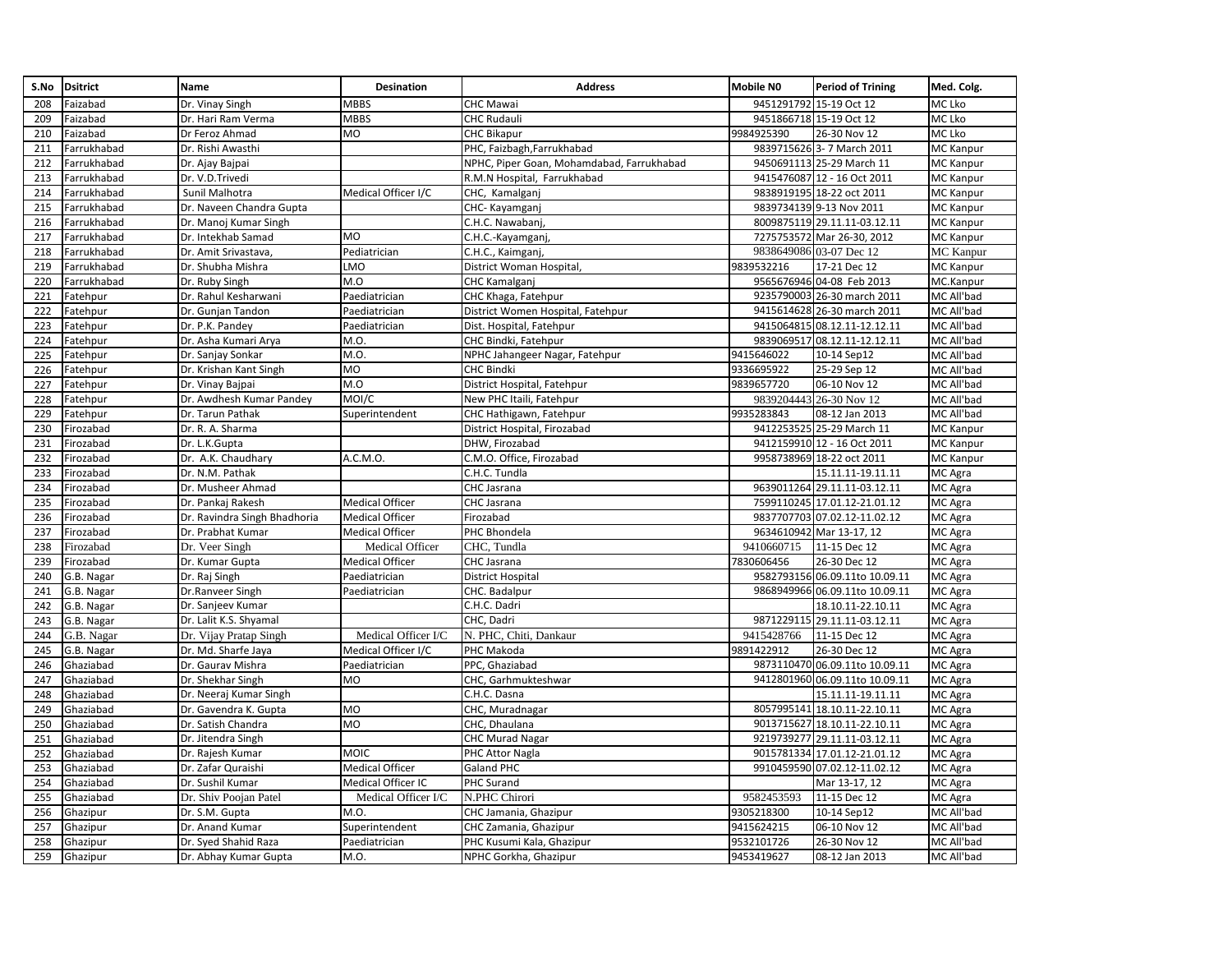| S.No | <b>Dsitrict</b> | Name                         | Desination             | <b>Address</b>                          | <b>Mobile NO</b> | <b>Period of Trining</b>        | Med. Colg.       |
|------|-----------------|------------------------------|------------------------|-----------------------------------------|------------------|---------------------------------|------------------|
| 260  | Gonda           | Dr. Ram Lakhan               | Pediatrician,          | Distt. Women's Hospital Gonda           |                  | 9648067726 1-5Aug 2011          | MC Lko           |
| 261  | Gonda           | Dr.Trilochan Singh MBBS, DCH | Sr. Consultant         | Distt. Hospital Gonda                   |                  | 9415267482 26-30 Sep2011        | MC Lko           |
| 262  | Gonda           | Dr. Ghan Shayam Gupta        | Pediatrician,          | Paediatrician, District Hospital, Gonda |                  | 9454109908 22-26 Feb 2011       | MC Lko           |
| 263  | Gonda           | Dr. Ashutosh Verma           | MO                     | PHC Haldermau                           |                  | 9956277007 18-22 Sep 2012       | MC Lko           |
| 264  | Gonda           | Dr. Aftab Alam               | M.O                    | CHC Colonelganj Gonda                   | 8858889995       | 18-22 Feb 2013                  | M C LKO          |
| 265  | Gorakhpur       | Dr. V.K.Pandey               | Pediatrician Suptd.    | CHC Sahzanwa, Gorakhpur                 |                  | 9838775740 11 -15 April ,11     | MC Lko           |
| 266  | Gorakhpur       | Dr. Akhileshwar Kumar Deval  | MBBS, DCH              | CHC Pipraich, Gorakhpur                 |                  | 9236178236 11 -15 April ,11     | MC Lko           |
| 267  | Gorakhpur       | Dr. Mohan Jha (DCH)          | Pediatrician           | CHC Sahjanwa, Gorakhpur                 |                  | 9450438204 Feb 14-18, 12        | MC Lko           |
| 268  | Gorakhpur       | Dr. S.S. Yadav (DCH)         | Pediatrician           | Distt Female Hospital, Gorakhpur        |                  | 9956482664 Feb 14-18, 12        | MC Lko           |
| 269  | Hamirpur        | Dr. V.K. Gupta               |                        | District Hospital (male), Hamirpur      |                  | 9415175972 3- 7 March 2011      | MC Kanpur        |
| 270  | Hamirpur        | Dr. Prem Kumar Gupta         |                        | District Hospital, Hamirpur             |                  | 07-11April 2011                 | MC Kanpur        |
| 271  | Hamirpur        | Dr. B.C.Pal                  |                        | D.S.S. Distt. Hospital, Hamirpur        |                  | 9455972596 12 - 16 Oct 2011     | MC Kanpur        |
| 272  | Hamirpur        | Dr. R.S. Prajapati           | Physician              | D.SH Hospital, Hamirpur                 |                  | 9450271033 18-22 oct 2011       | MC Kanpur        |
| 273  | Hamirpur        | Dr. Raj                      | MO                     | C.H.C.- Maudaha                         |                  | 9794365655 31.01.12-04.02.12    | MC Kanpur        |
| 274  | Hamirpur        | Dr. Jai Prakash Shahu        | <b>MO</b>              | C.H.C.-Maudaha, Hamirpur                |                  | 8004887744 Mar 26-30, 2012      | MC Kanpur        |
| 275  | Hamirpur        | Dr. Man Singh                | MO                     | CHC, Rath Hamirpur                      | 76070515725      | 17-21 Dec 12                    | MC Kanpur        |
| 276  | Hamirpur        | Dr. Deepak Mani Nayak        | M.O                    | P.H.C., Sumerpur                        |                  | 9506714471 21 -25 Jan 2013      | MC.Kanpur        |
| 277  | Hardoi          | Dr. S.K. Gupta               |                        | District female Hospital, Hardoi        |                  | 9335021401 25-29 March 11       | MC Kanpur        |
| 278  | Hardoi          | Dr. P.N. Purwar              |                        | C.H.C., Pihani, Hardoi                  |                  | 9415325918 25-29 March 11       | MC Kanpur        |
| 279  | Hardoi          | Dr. Sharad Chandar Mishra    |                        | CHC Tadiyawan, Hardoi                   |                  | 8005193538 12 - 16 Oct 2011     | <b>MC Kanpur</b> |
| 280  | Hardoi          | Dr. Swami Dayal              |                        | CHC-Harpalpur                           |                  | 8005193544 9-13 Nov 2011        | MC Kanpur        |
| 281  | Hardoi          | Dr. Rubal Singhal            | M.O.                   | New P.H.C.- Bilsari, Hardoi             |                  | 8604803205 29.11.11-03.12.11    | MC Kanpur        |
| 282  | Hardoi          | Dr. Ehtisham Ali             | Paediatrician          | C.H.C.-Sandila,                         |                  | 9452590912 29.11.11-03.12.11    | MC Kanpur        |
| 283  | Hardoi          | Dr. Nauman Ullah             | MO                     | CHC Shahabad                            | 9919385223       | 17-21 Dec 12                    | MC Kanpur        |
| 284  | Hardoi          | Dr. Amit Kumar,              | M.O                    | P.H.C., Mallwan                         |                  | 8090634020 21 -25 Jan 2013      | MC.Kanpur        |
| 285  | Hardoi          | Dr. Manu Sharma              | M.O                    | CHC Kachhauna                           |                  | 7376676896 04-08 Feb 2013       | MC.Kanpur        |
| 286  | I. P. Nagar     | Dr. Chhatra Pal Singh        | <b>MO</b>              | CHC, Amroha                             |                  | 9410459650 06.09.11to 10.09.11  | MC Agra          |
| 287  | . P. Nagar      | Dr. Kamendra Kumar           | MO                     | CHC, Gajraula                           |                  | 9719406504 06.09.11to 10.09.11  | MC Agra          |
| 288  | . P. Nagar      | Dr. Dinesh Singh Chauhan     | <b>Medical Officer</b> | <b>CHC Hasanpur</b>                     |                  | 8791347520 17.01.12-21.01.12    | MC Agra          |
| 289  | . P. Nagar      | Dr. Surendra Kumar           | <b>Medical Officer</b> | PHC Rajabpur                            |                  | 9639055402 Mar 13-17, 12        | MC Agra          |
| 290  | J. P. Nagar     | Dr. Avneesh Kumar            | Paediatrician          | Distt. Hospital                         |                  | 9837546155 Mar 13-17, 12        | MC Agra          |
| 291  | J. P. Nagar     | Dr. Mayank Verma             | Medical Officer        | CHC, Amroha                             | 9412405972       | 11-15 Dec 12                    | MC Agra          |
| 292  | . P. Nagar      | Dr. Shoraj Singh             | <b>Medical Officer</b> | CHC Gajraula                            | 8960443372       | 26-30 Dec 12                    | MC Agra          |
| 293  | Jalaun          | Dr. Vinay Prakash Agarwal    |                        | C.H.C., Jalaun                          |                  | 9453103036 25-29 March 11       | MC Kanpur        |
| 294  | Jalaun          | Dr. Kamal Singh              |                        | C.H.C., Konch, District-Jalaun          |                  | 8009423553 25-29 March 11       | MC Kanpur        |
| 295  | Jalaun          | Dr. Rajesh Singh             |                        | CHC-Kalpi                               |                  | 9795746442 9-13 Nov 2011        | MC Kanpur        |
| 296  | Jalaun          | Dr. Himanshu Raj Verma       | <b>MO</b>              | C.H.C.-Konch                            |                  | 9005446506 29.11.11-03.12.11    | MC Kanpur        |
| 297  | Jalaun          | Dr. Kapil Dev Gupta          | <b>MO</b>              | P.H.C.- Chhiriya                        |                  | 9236823016 31.01.12-04.02.12    | MC Kanpur        |
| 298  | Jalaun          | Dr. Deepak Arya              | MO                     | P.H.C.- Somai                           |                  | 9936627506 31.01.12-04.02.12    | MC Kanpur        |
| 299  | Jalaun          | Dr. Prashant Kumar           | <b>MO</b>              | P.H.C.-Rampura, Jalaun                  |                  | 8004482726 Mar 26-30, 2012      | MC Kanpur        |
| 300  | Jalaun          | Dr. Suresh Chandra           | M.O.                   | C.H.C., Kalpi, Jalaun                   |                  | 9335932887 03-07 Dec 12         | MC Kanpur        |
| 301  | Jalaun          | Dr. Rajesh Kumar             | MO                     | CHC, Konch                              | 9005750922       | 17-21 Dec 12                    | MC Kanpur        |
| 302  | Jalaun          | Dr. Manish Kumar             | M.O                    | <b>CHC Konch</b>                        |                  | 9936710273 04-08 Feb 2013       | MC.Kanpur        |
| 303  | Jaunpur         | Dr. U.K. Sanyal              | Sr. Paediatrician      | CHC Sujanganj, Jaunpur                  |                  | 9451114505 18-22 oct 2011       | MC All'bad       |
| 304  | Jaunpur         | Dr. Rajesh Kumar Rawat       | M. O.                  | CHC Kerakat, Jaunpur                    |                  | 9415304872 26-30 march 2011     | MC All'bad       |
| 305  | Jaunpur         | Dr. Rajendra Prasad          | Sr. Consultant,        | District Hospital, Jaunpur              |                  | 9415860845 26-30 Sep 2011       | MC All'bad       |
| 306  | Jaunpur         | Dr. Rajesh Kumar Rawat       | M.O.Paediatrician      | CHC Kerakat, Jaunpur                    |                  | 9415304872 13-17 Sep 2011       | MC All'bad       |
| 307  | Jaunpur         | Dr. Sanjay Kumar Dubey       | Mo                     | <b>CHC Badalpur</b>                     |                  | 9415181262 25-29 Sep 12         | MC All'bad       |
| 308  | Jaunpur         | Dr. Mahendra Kumar Gupta     | Sr. Consultant, Ped.   | CHC Shahganj, Jaunpur                   |                  | 9450180938 08.12.11-12.12.11    | MC All'bad       |
| 309  | Jaunpur         | Dr. RK Paswan                | Paediatrician          | CHC Kerakat, Jaunpur                    | 9454549496       | 06-10 Nov 12                    | MC All'bad       |
| 310  | Jaunpur         | Dr. Hriday Narayan Singh     | MOI/C                  | New PHC Heerapur Machahati, Jaunpur     |                  | 9455488888 26-30 Nov 12         | MC All'bad       |
| 311  | Jhansi          | Dr. Anurag Katiyar           | M.O. (Paediatrician)   | CHC, Babina                             |                  | 9760745262 06.04.10 to 10.04.10 | MC Agra          |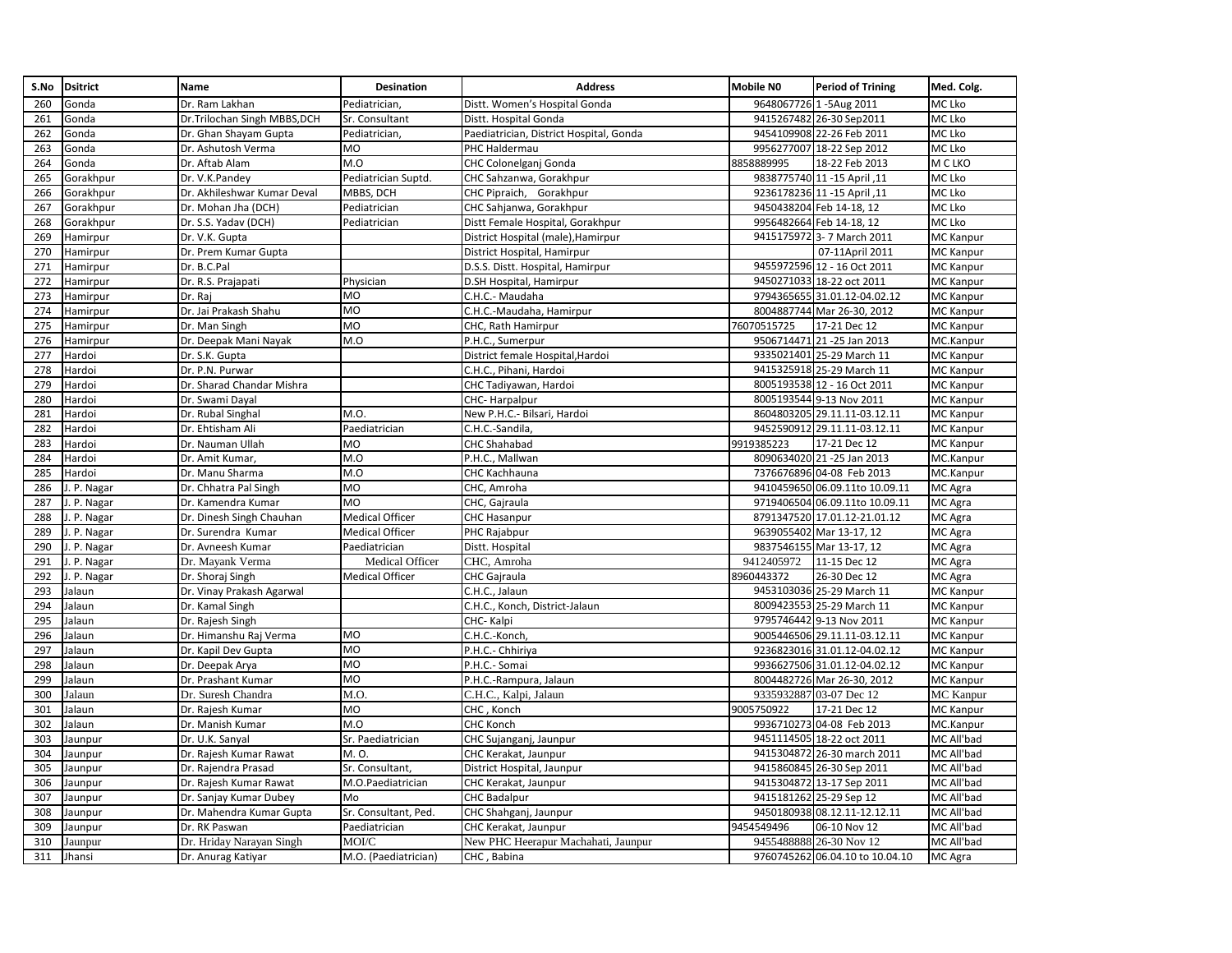|     | S.No Dsitrict          | Name                             | Desination             | <b>Address</b>                   | <b>Mobile NO</b> | <b>Period of Trining</b>       | Med. Colg.       |
|-----|------------------------|----------------------------------|------------------------|----------------------------------|------------------|--------------------------------|------------------|
| 312 | Jhansi                 | Dr. Ram Jeevan Singh             | Paediatrician          | CHC, Mauranipur                  |                  | 9889641846 06.09.11to 10.09.11 | MC Agra          |
| 313 | Jhansi                 | Dr. Prashant K. Jain             |                        | <b>CHC Baragon</b>               |                  | 9793312501 29.11.11-03.12.11   | MC Agra          |
| 314 | Jhansi                 | Dr. Rampal                       |                        | PHC Bangra                       |                  | 9005287250 29.11.11-03.12.11   | MC Agra          |
| 315 | Jhansi                 | Dr. Krishan Kumar                | <b>Medical Officer</b> | <b>CHC Gurusarai</b>             |                  | 9454363753 07.02.12-11.02.12   | MC Agra          |
| 316 | Jhansi                 | Dr. Mohd. Zia Zafar              | <b>Medical Officer</b> | <b>CHC Moth</b>                  |                  | 9559901366 Mar 13-17, 12       | MC Agra          |
| 317 | Jhansi                 | Dr. Vineet Kumar                 | Medical Officer I/C    | Baruasagar, N. PHC               | 9453233991       | 11-15 Dec 12                   | MC Agra          |
| 318 | Jhansi                 | Dr. Kamal Singh                  | <b>Medical Officer</b> | <b>CHC Baragaon</b>              | 9208655952       | 26-30 Dec 12                   | MC Agra          |
| 319 | Kannauj                | Dr. C.P. Singh                   |                        | C.D.H., Kannauj                  |                  | 9839380654 25-29 March 11      | MC Kanpur        |
| 320 | Kannauj                | Dr. H.C. Agarwal                 |                        | C.H.C., Sakrawa                  |                  | 9451427377 25-29 March 11      | MC Kanpur        |
| 321 | Kannauj                | Dr. Nilima Thaigal               |                        | Combind Distt. Hospital, Kannauj |                  | 9451508856 12 - 16 Oct 2011    | MC Kanpur        |
| 322 | Kannaui                | Dr. Manoj Kant Dixit             |                        | C.H.C.-Tirwa,                    |                  | 9936325188 29.11.11-03.12.11   | <b>MC Kanpur</b> |
| 323 | Kannauj                | Dr. Shri Om                      | Paediatrician          | C.H.C.- Haseran                  |                  | 9412534365 31.01.12-04.02.12   | <b>MC</b> Kanpur |
| 324 | Kannauj                | Dr. K.N. Katiyar,                | M.O.                   | P.H.C., Manimau,                 |                  | 9415068253 03-07 Dec 12        | <b>MC</b> Kanpur |
| 325 | Kannauj                | Dr. Alochna Dixit,               | M.O                    | C.H.C., Jalalabad                |                  | 9415401015 21 -25 Jan 2013     | MC.Kanpur        |
| 326 | Kannauj                | Dr. Neelika Tripathi,            | M.O                    | C.H.C., Gursahayganj             |                  | 9305527881 21 -25 Jan 2013     | MC.Kanpur        |
| 327 | Kannauj                | Dr. Rakesh Kumar Gupta,          | M.O                    | C.H.C.- Kannauj                  |                  | 7520628978 29 Jan- 02 Feb 2013 | MC.Kanpur        |
| 328 | Kannauj                | Dr. Dileep Singh Pandoliya       | M.O                    | CHC Jalalabad                    |                  | 8960302935 04-08 Feb 2013      | MC.Kanpur        |
| 329 | <b>Canpur Med. Col</b> | Dr. S.C. Saxena, Professor       | Professor              | Com. Med. CSVM, Kanpur           |                  | 9415074933 18-22 oct 2011      | MC Kanpur        |
| 330 | <b>Canpur Med. Col</b> | Dr. S.K. Barman, Lecturer,       | Lecturer               | Com. Med. CSVM, Kanpur           |                  | 9450840965 18-22 oct 2011      | MC Kanpur        |
| 331 | <b>Canpur Med. Col</b> | Dr. D.S. Martolia,               | Associate Professor,   | Com. Med. CSVM, Kanpur           |                  | 9458304644 3- 7 March 2011     | MC Kanpur        |
| 332 | <b>Canpur Med. Col</b> | Dr. Shailendra Kr. Gautam,       | Lecturer               | Deptt. of Ped., GSVM, Kanpur     |                  | 9235300677 3- 7 March 2011     | MC Kanpur        |
| 333 | <b>Canpur Med. Col</b> | Dr. S.K. Gupta                   | Pediatrician           | Deptt. of Ped., GSVM, Kanpur     |                  | 9451116332 3- 7 March 2011     | MC Kanpur        |
| 334 | <b>Canpur Med. Col</b> | Dr. Satyendra Pal                | $I.R.-I$               | Com. Med. CSVM, Kanpur           |                  | 9453198091 3- 7 March 2011     | MC Kanpur        |
| 335 | Ganpur Med. Col        | Dr. Rupa Dalmia Singh            |                        | Deptt. of Ped., GSVM, Kanpur     |                  | 9935060778 25-29 March 11      | MC Kanpur        |
| 336 | <b>Canpur Med. Col</b> | Dr. Pooja Goel                   |                        | Com. Med. CSVM, Kanpur           |                  | 9936872572 25-29 March 11      | MC Kanpur        |
| 337 | Kanpur Med. Col        | Dr. Umesh Kumar Verma            |                        | Com. Med. CSVM, Kanpur           |                  | 7376724796 25-29 March 11      | MC Kanpur        |
| 338 | <b>Canpur Med. Col</b> | Dr. Ruchi Chaturvedi (JR-I)      |                        | Comm. Medi., GSVM, Med. College  |                  | 9450131700 9-13 Nov 2011       | MC Kanpur        |
| 339 | <b>Canpur Med. Col</b> | Dr. Gaurav Arya (Sr. Res.)       |                        | Ped. Deptt., GSVM, Med. College  |                  | 9455679572 9-13 Nov 2011       | MC Kanpur        |
| 340 | <b>Canpur Med. Col</b> | Dr. Parul Chaurasia              | SR                     | Ped. Deptt., GSVM, Med. College  |                  | 7897585678 29.11.11-03.12.11   | <b>MC Kanpur</b> |
| 341 | <b>Canpur Med. Col</b> | Dr. Mehar Bano                   | SR                     | Deptt. of Comm. Medicine,        |                  | 9918047513 29.11.11-03.12.11   | MC Kanpur        |
| 342 | <b>Canpur Med. Col</b> | Dr. Arpita Gupta                 | JR                     | Deptt. of Pediatrics,            |                  | 9919153239 29.11.11-03.12.11   | MC Kanpur        |
| 343 | <b>Canpur Med. Col</b> | Dr. S. Pazhani Samy              | <b>JR</b>              | Deptt. of Pediatrics,            |                  | 8756706006 29.11.11-03.12.11   | <b>MC Kanpur</b> |
| 344 | anpur Med. Col         | Dr. Kuldeep Srivastava           | JR                     | Deptt. of Community Medicine,    |                  | 9532046061 31.01.12-04.02.12   | MC Kanpur        |
| 345 | <b>Canpur Med. Col</b> | Dr. Hari Nandan Prasad           | JR                     | Deptt. of Paediatrics,           |                  | 9452859174 31.01.12-04.02.12   | MC Kanpur        |
| 346 | <b>Canpur Med. Col</b> | Dr. Pramod Kr. Singh Yadav, J.R. | <b>JR</b>              | Deptt. of Paediatrics,           |                  | 9793199350 31.01.12-04.02.12   | MC Kanpur        |
| 347 | <b>Canpur Med. Col</b> | Dr. Mukesh Babu Yadav            | <b>JR</b>              | Deptt. of Paediatrics,           |                  | 9454306676 07.02.12-11.02.12   | MC Kanpur        |
| 348 | Canpur Med. Col        | Dr. Shikha Rani                  | <b>JR</b>              | Deptt. of Paediatrics,           |                  | 9452214147 07.02.12-11.02.12   | MC Kanpur        |
| 349 | anpur Med. Col         | Dr. Sachin Verma,                | <b>JR</b>              | Deptt. of Paediatrics,           |                  | 9839541167 Mar 26-30, 2012     | MC Kanpur        |
| 350 | <b>Canpur Med. Col</b> | Dr. Brijesh Chandra,             | JR                     | Deptt. of Paediatrics,           |                  | 9411933192 Mar 26-30, 2012     | MC Kanpur        |
| 351 | <b>Canpur Med. Col</b> | Dr. Anil kr. Srivastava,         | JR                     | Deptt. of Paediatrics,           |                  | 9415188447 Mar 26-30, 2012     | MC Kanpur        |
| 352 | <b>Canpur Med. Col</b> | Dr. Surendra Singh,              | JR.                    | Deptt. of Paediatrics,           |                  | 9807505487 Mar 26-30, 2012     | MC Kanpur        |
| 353 | Canpur Med. Col        | Dr. Suresh Chandra               | Professor              | Deptt. of SPM MC Kanpur          |                  | 9897531915 03-07 Dec 12        | MC Kanpur        |
| 354 | anpur Med. Col         | Dr. Gaurav Arya,                 | S.R.                   | Deptt. of SPM MC Kanpur          |                  | 9455679572 03-07 Dec 12        | <b>MC</b> Kanpur |
| 355 | <b>Canpur Med. Col</b> | Dr. Shiv Ram                     | $J.R.-III$             | Deptt. of SPM MC Kanpur          |                  | 9026222463 03-07 Dec 12        | <b>MC</b> Kanpur |
| 356 | <b>Canpur Med. Col</b> | Dr. Kirti Mohan                  | MD                     | Deptt. of Paediatrics,           | 9415557348       | 17-21 Dec 12                   | MC Kanpur        |
| 357 | Kanpur Med. Col        | Dr. Purvi Mittal-JR-II           | I.R.II                 | Deptt. of Paediatrics,           | 9721222123       | 17-21 Dec 12                   | MC Kanpur        |
| 358 | <b>Canpur Med. Col</b> | Dr. Molugan. M                   | I.R.II                 | Deptt. of Paediatrics,           | 9935641691       | 17-21 Dec 12                   | MC Kanpur        |
| 359 | anpur Med. Col         | Dr. Roma Bhateja                 | I.R.II                 | Deptt. of Paediatrics,           | 9551021934       | 17-21 Dec 12                   | MC Kanpur        |
| 360 | <b>Canpur Med. Col</b> | Dr. Neha Bhadauria,              | I.R.-III               | Deptt. of Ped. M.C. Kanpur       |                  | 9411407058 21 -25 Jan 2013     | MC.Kanpur        |
| 361 | <b>Canpur Med. Col</b> | Dr. Priyanka Verma               | $J.R.-III$             | Deptt. of Ped. M.C. Kanpur       |                  | 9451954028 21 -25 Jan 2013     | MC.Kanpur        |
| 362 | <b>Canpur Med. Col</b> | Dr. Atul Watharkar,              | $ R-1 $                | Deptt. of SPM M.C. Kanpur        |                  | 8808450074 21 -25 Jan 2013     | MC.Kanpur        |
| 363 | Kanpur Med. Col        | Dr. Neha Agarwal                 | $ R-1 $                | Deptt. of SPM M.C. Kanpur        |                  | 9450125437 29 Jan- 02 Feb 2013 | MC.Kanpur        |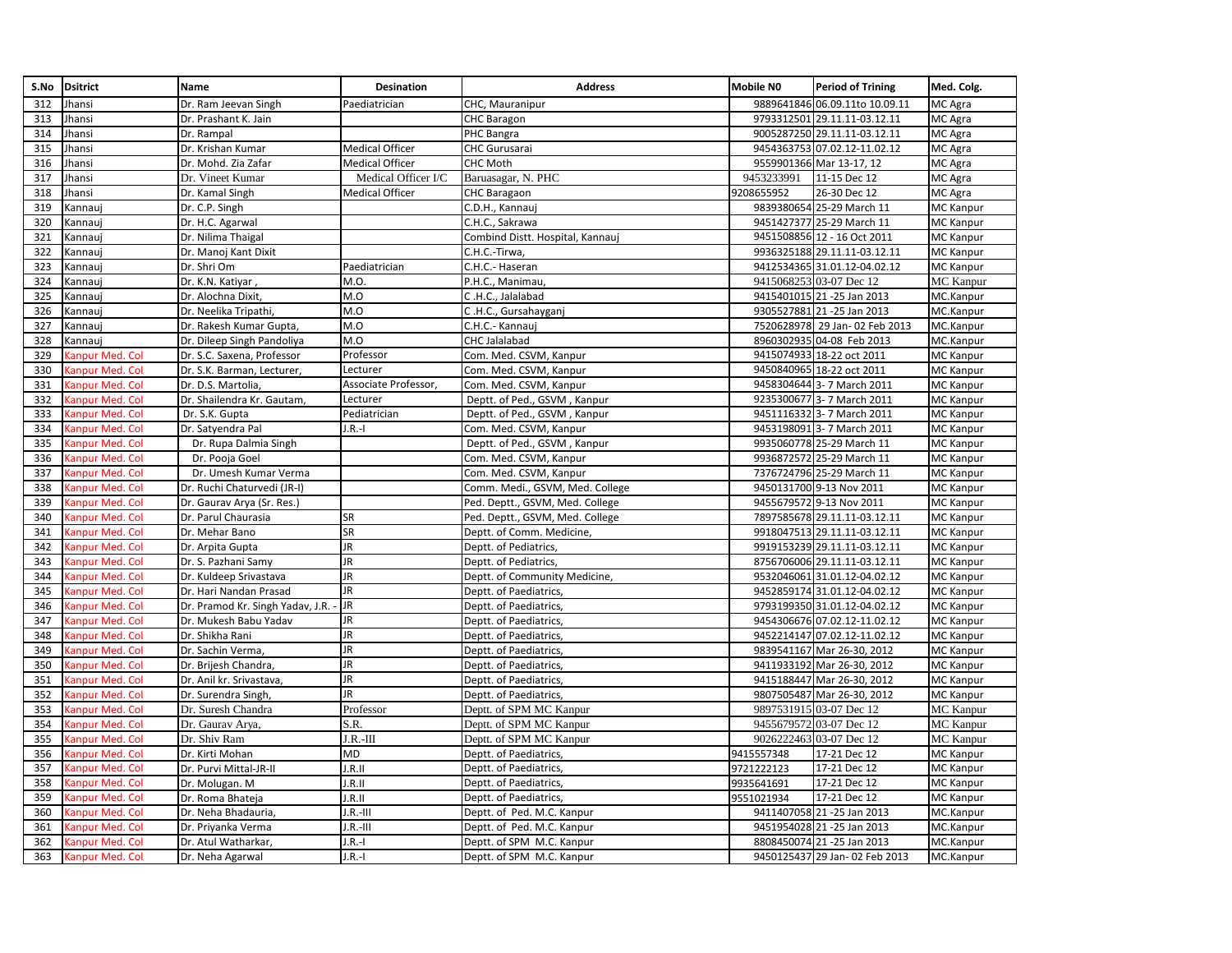| S.No | <b>Dsitrict</b>        | <b>Name</b>                | Desination              | <b>Address</b>                               | <b>Mobile NO</b> | <b>Period of Trining</b>       | Med. Colg.       |
|------|------------------------|----------------------------|-------------------------|----------------------------------------------|------------------|--------------------------------|------------------|
| 364  | Canpur Med. Col        | Dr. Rakhi Jain             | S.R.                    | Deptt. Of Ped. MC Kanpur                     |                  | 9452531028 04-08 Feb 2013      | MC.Kanpur        |
| 365  | <b>Canpur Med. Col</b> | Anand Shukla               | JR-III                  | Deptt. Of Ped. MC Kanpur                     |                  | 9451712628 04-08 Feb 2013      | MC.Kanpur        |
| 366  | Kanpur Nagar           | Dr. Savita Rastogi         | Paediatrician           | A.H.M. & Duffrin Hosp.                       |                  | 9839084075 29.11.11-03.12.11   | <b>MC Kanpur</b> |
| 367  | Kanpur Nagar           | Dr. Sandeep Srivastava     |                         | CHC Sarsaul, Kanpur Nagar                    |                  | 9454938003 3- 7 March 2011     | MC Kanpur        |
| 368  | Kanpur Nagar           | Dr. S.P. Gupta             |                         | UHM Hospital, Kanpur Nagar                   |                  | 9336775068 3- 7 March 2011     | MC Kanpur        |
| 369  | Kanpur Nagar           | Dr. Kumkum Sharma          |                         | Duffrin Hospital, Kanpur Nagar               |                  | 9839637975 12 - 16 Oct 2011    | MC Kanpur        |
| 370  | Kanpur Nagar           | Dr. Hari Shanker Gupta     | <b>Child Specialist</b> | U.H.M. Hospital                              |                  | 9415278713 18-22 oct 2011      | MC Kanpur        |
| 371  | Kanpur Nagar           | Dr. A.K. Singh             |                         | CHC-Sarsaul                                  |                  | 9335074072 9-13 Nov 2011       | MC Kanpur        |
| 372  | Kanpur Nagar           | Dr. Sanjay Kumar Jaiswal   |                         | C.H.C.- Bidhanoo,                            |                  | 9451424264 07.02.12-11.02.12   | <b>MC Kanpur</b> |
| 373  | Kanpur Nagar           | Dr. Sunil Kumar,           | M.O.                    | C.H.C., Kalyanpur,                           |                  | 8005183868 03-07 Dec 12        | MC Kanpur        |
| 374  | Kanpur Nagar           | Dr. Jasjeet Kaur           | MO                      | CHC, Shivrajpur                              | 9415532505       | 17-21 Dec 12                   | MC Kanpur        |
| 375  | Kanpur Nagar           | Dr. Amit Singh Gaur,       | M.O                     | C.H.C., Kalyanpur                            |                  | 9935659924 21-25 Jan 2013      | MC.Kanpur        |
| 376  | Kanpur Nagar           | Dr. Mahesh Kumar           | M.O                     | CHC Bidhnu                                   |                  | 9452067057 04-08 Feb 2013      | MC.Kanpur        |
| 377  | Kanshi Ram Nagar       | Dr. Rajendra Singh         | MO                      | Sidhpura                                     |                  | 9536596868 06.09.11to 10.09.11 | MC Agra          |
| 378  | Kanshi Ram Nagar       | Dr. Hemant Verma           |                         | PHC Amapur                                   |                  | 15.11.11-19.11.11              | MC Agra          |
| 379  | Kanshi Ram Nagar       | Dr. Anjush Singh           | <b>Medical Officer</b>  | PHC Kaundha                                  |                  | 9457261769 Mar 13-17, 12       | MC Agra          |
| 380  | Kanshi Ram Nagar       | Dr. Pavan Kumar            | Medical Officer         | <b>CHC Kasganj</b>                           | 9457768884       | 26-30 Dec 12                   | MC Agra          |
| 381  | Kaushambi              | Dr. Anurag Srivastava      | Paediatrician           | District Hospital, Manjhanpur, Kaushambi     |                  | 9415264514 26-30 march 2011    | MC All'bad       |
| 382  | Kaushambi              | Dr. Ravi Kant Singh        | M.O. II                 | PHC Mooratganj, Kaushambi                    |                  | 7376787828 26-30 Sep 2011      | MC All'bad       |
| 383  | Kaushambi              | Dr. Hemant Kumar Yadav     | M.O.                    | PHC Chail, Kaushambi                         |                  | 9696342030 13-17 Sep 2011      | MC All'bad       |
| 384  | Kaushambi              | Dr. Vijay Shanker Singh    | MO <sub>II</sub>        | PHC Newada, Kaushambi                        |                  | 8765628277 16.01.12-20.01.12   | MC All'bad       |
| 385  | Kaushambi              | Dr. Rajendra Mani Tripathi | Pediatrician            | CHC Sarai Akil, Kaushambi                    | 9454268340       | 10-14 Sep12                    | MC All'bad       |
| 386  | Kaushambi              | Dr. Vishwa Prakash         | MO                      | CHC Chayal                                   | 9452247751       | 25-29 Sep 12                   | MC All'bad       |
| 387  | Kaushambi              | Dr. JP Sahu                | M.O.                    | CHC Sirathu, Kaushambi                       | 9450849099       | 06-10 Nov 12                   | MC All'bad       |
| 388  | Kaushambi              | Dr. Sandeep Misra          | <b>Geneal Physician</b> | CHC Sarasawan, Kaushambi                     | 9415648339       | 26-30 Nov 12                   | MC All'bad       |
| 389  | KushiNagar             | Dr. A.K. Prasad            |                         | C.H.C. Hata, Kushinagar                      |                  | 9450469058 19-23 April, 11     | MC Kanpur        |
| 390  | KushiNagar             | Dr. R.K. Dubey             |                         | CHC- Kaptanganj                              |                  | 9452570410 9-13 Nov 2011       | <b>MC Kanpur</b> |
| 391  | KushiNagar             | Dr. R. K. Gupta            | MBBS, DCH               | CHC, Kasya                                   |                  | 9412184949 18-22 Sep 2012      | MC Lko           |
| 392  | KushiNagar             | Dr. Y.P. Mishra            | MBBS, DCH               | CHC Dudahi                                   |                  | 9984932409 15-19 Oct 12        | MC Lko           |
| 393  | Kushinagar             | Dr Hemant K. Nayak         | MD                      | PHC Kuber Asthan                             | 9838862574       | 26-30 Nov 12                   | MC Lko           |
| 394  | Lakhinpur Kheri        | Dr. S.C.Gupta              | Suptd. MBBS, DCH        | CHC Gola District Kheri                      |                  | 9415496327 11 -15 April ,11    | MC Lko           |
| 395  | Lakhinpur Kheri        | Dr. R.R.Verma              | Supdt MBBS, DCH         | CHC Dhawrahra Lakhinpur Kheri                |                  | 9453326949 11-15 April ,11     | MC Lko           |
| 396  | Lakhinpur Kheri        | Dr. S.K. Rawat             | MBBS, DCH               | CHC, Nakha                                   |                  | 9415084606 18-22 Sep 2012      | MC Lko           |
| 397  | Lakhinpur Kheri        | Dr. R.P Verma              | MBBS DCH                | <b>CHC Nighasan</b>                          |                  | 9415094177 15-19 Oct 12        | MC Lko           |
| 398  | Lakhinpur Kheri        | Dr. A.N Chouhan            | MBBS DCH                | <b>CHC Khamaria</b>                          | 9452342221       | 15-19 Oct 12                   | MC Lko           |
| 399  | Lakhimpur Kheri        | Dr. Ajay Kumar             | M.O                     | Pediatrician DWH Lakhimpur Kheri             | 9452046902       | 18-22 Feb 2013                 | M C LKO          |
| 400  | Lakhimpur Kheri        | Dr. Ashutosh Kumar Singh   | M.O                     | CHC Pasgawan Lakhimpur Kheri                 | 9415061762       | 18-22 Feb 2013                 | M C LKO          |
| 401  | Lakhimpur Kheri        | Dr. Abhay Swaroop          | M.O                     | PHC Kafara Lakhimpur Kheri                   | 8765100111       | 18-22 Feb 2013                 | M C LKO          |
| 402  | Lalitpur               | Dr. Kailash Babu           |                         | C.H.C. Talbehat, Lalitpur                    |                  | 07-11April 2011                | <b>MC Kanpur</b> |
| 403  | Lalitpur               | Dr. Rajesh Verma           |                         | C.H.C. Mahroni, Lalitpur                     |                  | 07-11April 2011                | MC Kanpur        |
| 404  | Lalitpur               | Dr. S.K. Pal               | Pediatrician            | C.H.C., Mehroni, Lalitpur                    |                  | 9450220213 18-22 oct 2011      | MC Kanpur        |
| 405  | Lalitpur               | Dr. Ram Naresh             |                         | CHC- Madawara                                |                  | 9956302456 9-13 Nov 2011       | MC Kanpur        |
| 406  | Lalitpur               | Dr. Mukund Kumar           | MO                      | New P.H.C.- Kisalwans                        |                  | 9334392918 31.01.12-04.02.12   | MC Kanpur        |
| 407  | Lalitpur               | Dr. Pooja Gupta            | M.O                     | <b>District Female Hospital</b>              |                  | 9415944466 21 -25 Jan 2013     | MC.Kanpur        |
| 408  | Lalitpur               | Dr. Anurag Bajaj           | M.O                     | <b>CHC Talbehat</b>                          |                  | 8005411268 04-08 Feb 2013      | MC.Kanpur        |
| 409  | Lko Med. Col           | Dr. Jamal Masood           | MBBBS, MD, DMCW         | Asso. Prof., Deptt. of Com. Med., CSMMU, Lko |                  | 9451954436 11 -15 April ,11    | MC Lko           |
| 410  | ko Med. Col            | Dr. Mala Kumar             | Professor               | Deptt. of Ped., C.S.M. MU, Lucknow           |                  | 9415470555 22-26 Feb 2011      | MC Lko           |
| 411  | ko Med. Col            | Dr. Chandrakanta           | Asstt. Professor        | Deptt. of Ped., C.S.M. MU, Lucknow           |                  | 9005012185 22-26 Feb 2011      | MC Lko           |
| 412  | Lucknow                | Dr. N.P.Kedia              | Pediatrician, DCH       | CHC MLG, Lucknow                             |                  | 9453142651 11 -15 April ,11    | MC Lko           |
| 413  | .ucknow                | Dr, Mohd. Tahir            | MD MO, CHC              | Mohanlalganj, Lucknow                        |                  | 9956132914 26-30 Sep2011       | MC Lko           |
| 414  | Lucknow                | Dr. O.P.Bhargawa           | Pediatrician            | CHC, Goshainganj                             |                  | 9838083950 22-26 Feb 2011      | MC Lko           |
| 415  | Lucknow                | Dr. S.M.Tripathi, DCH      | Pediatrician            | B.M.C. M.K.Road, Lucknow                     |                  | 8765514016 Mar 26-30, 2012     | MC Lko           |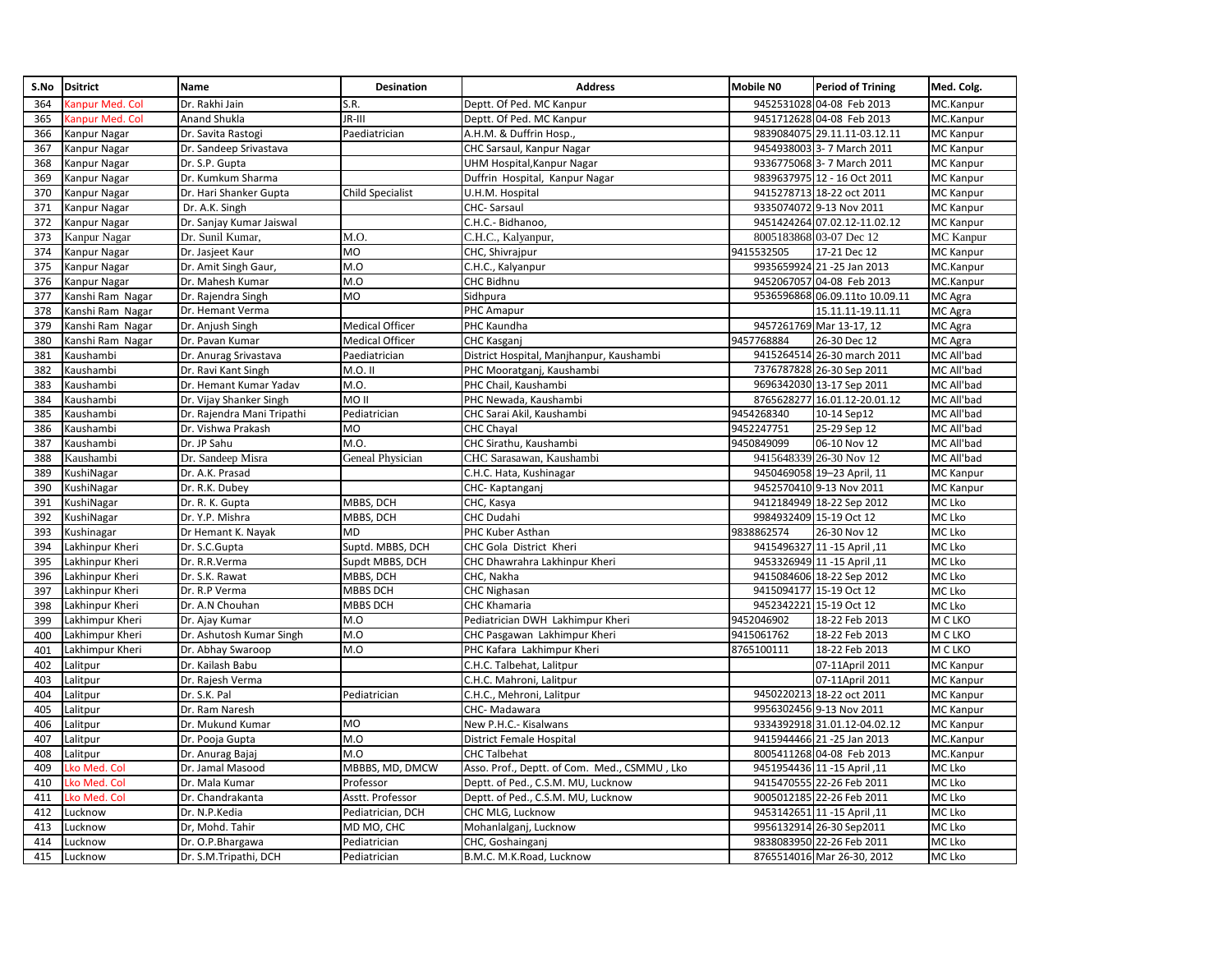| S.No | <b>Dsitrict</b>    | <b>Name</b>                   | Desination                | <b>Address</b>                  | <b>Mobile NO</b> | <b>Period of Trining</b>        | Med. Colg.       |
|------|--------------------|-------------------------------|---------------------------|---------------------------------|------------------|---------------------------------|------------------|
| 416  | Lucknow            | Dr. Md. Hashim Ansari,        | M.O.MBBS                  | CHC, Malihabad, Lucknow         | 9335250650       | 24-28-Sep 2012                  | MC Lko           |
| 417  | ucknow.            | Dr. Akhilesh Kumar            | Pediatrician              | CHC Mohanlalganj                | 8005363935       | 15-19 Oct 12                    | MC Lko           |
| 418  | Lucknow            | Dr.Chandan Ku. Singh Yadav    | M.O                       | CHC Gosainganj LKO              | 9454111371       | 18-22 Feb 2013                  | M C LKO          |
| 419  | MM Nagar (Hathras) | Dr. A. P. Singh               | Senior Consultant         | <b>District Female Hospital</b> |                  | 5722230510 06.04.10 to 10.04.10 | MC Agra          |
| 420  | MM Nagar (Hathras) | Dr. V. P. Gupta               | Senior Consultant         | <b>District Hospital</b>        |                  | 9412177023 06.04.10 to 10.04.10 | MC Agra          |
| 421  | MM Nagar (Hathras) | Dr. B. Sagar                  | MOIC                      | CMO-FP                          |                  | 9760846253 06.04.10 to 10.04.10 | MC Agra          |
| 422  | MM Nagar (Hathras) | Dr. R.K. Arora                | Physician                 | CHC, Sadabad                    |                  | 9412395017 18.10.11-22.10.11    | MC Agra          |
| 423  | MM Nagar (Hathras) | Dr. Jitendra Lawania          | Medical Officer IC        | PHC Manikpur                    |                  | 9359843300 Mar 13-17, 12        | MC Agra          |
| 424  | MM Nagar (Hathras) | Dr. Neeraj Verma              | <b>Medical Officer</b>    | <b>CHC Sadabad</b>              |                  | 9458640525 Mar 13-17, 12        | MC Agra          |
| 425  | MM Nagar (Hathras) | Dr. Surya Bhan Singh          | Medical Officer           | Sahpau CHC                      | 9058912841       | 11-15 Dec 12                    | MC Agra          |
| 426  | MM Nagar (Hathras) | Dr. Neeraj Agrawal            | Surgeon                   | CHC Sadabad                     | 9412452747       | 26-30 Dec 12                    | MC Agra          |
| 427  | MM Nagar (Hathras) | Dr. Naveen Kumar              | <b>Medical Officer</b>    | CHC S. Rao                      | 9012440962       | 26-30 Dec 12                    | MC Agra          |
| 428  | Mahoba             | Dr. Rakesh Kumar              |                           | District Hospital, Mahoba       |                  | 9415195814 19-23 April, 11      | MC Kanpur        |
| 429  | Mahoba             | Dr. Pratap Singh              |                           | District Hospital, Mahoba       |                  | 9415060292 19-23 April, 11      | MC Kanpur        |
| 430  | Mahoba             | Dr.Pawan Kumar                |                           | C.H.C. Panwari, Mahoba          |                  | 07-11April 2011                 | MC Kanpur        |
| 431  | Mahoba             | Dr. Vinay Kumar Singh         |                           | C.H.C. Kulpahar, Mahoba         |                  | 07-11April 2011                 | MC Kanpur        |
| 432  | Mahoba             | Dr. Surendra Prasad           | <b>MO</b>                 | P.H.C.- Kabrai                  | 9839627166       | 31.01.12-04.02.12               | MC Kanpur        |
| 433  | Mahoba             | Dr. D.C. Tiwari               | Pediatrician              | C.H.C.- Panwari                 | 9451691500       | 07.02.12-11.02.12               | MC Kanpur        |
| 434  | Mahoba             | Dr. R.P. Mishra Pediatrician  | Pediatrician              | <b>District Hospital</b>        | 9415497030       | Mar 26-30, 2012                 | MC Kanpur        |
| 435  | Mahoba             | Dr. Pawan Deep Neekhra        | M.O                       | C.H.C., Kulpahar                | 8115198751       | 21-25 Jan 2013                  | MC.Kanpur        |
| 436  | Mahoba             | Dr. Pawan Deep Neekhra,       | M.O                       | C.H.C., Kulpahar                |                  | 8115198751 29 Jan- 02 Feb 2013  | MC.Kanpur        |
| 437  | Mahrajganj         | Dr. Rakesh K. Srivastava      | Pediatrician              | C.H.C Maharajganj               | 9415823102       | 1-5Aug 2011                     | MC Lko           |
| 438  | Mahrajganj         | Dr. Sumit Kumar Maharaj, MBBS | MO                        | PHC Siswa, Maharajganj          | 9415260415       | Mar 26-30, 2012                 | MC Lko           |
| 439  | Mahrajganj         | Dr. Anil Jaiswal              | MBBS                      | <b>CHC District Hospital</b>    | 9453599881       | 15-19 Oct 12                    | MC Lko           |
| 440  | Mainpuri           | Dr. Naresh Agarwal            |                           | C.H.C. Karhal, Mainpuri         | 8859980640       | 25-29 March 11                  | <b>MC Kanpur</b> |
| 441  | Mainpuri           | Dr. P.K. Verma                |                           | District Hospital, Mainpuri     | 9415485357       | 25-29 March 11                  | MC Kanpur        |
| 442  | Mainpuri           | Dr. Kailash                   |                           | CHC Karhal, Mainpuri            | 9412881048       | 12 - 16 Oct 2011                | MC Kanpur        |
| 443  | Mainpuri           | Dr. Naveen Kumar Jain         |                           | <b>CHC Ghiror</b>               |                  | 15.11.11-19.11.11               | MC Agra          |
| 444  | Mainpuri           | Dr. A. K. Gupta               |                           | <b>Distric Hospital</b>         | 9412624720       | 29.11.11-03.12.11               | MC Agra          |
| 445  | Mainpuri           | Dr. Sunder Singh              | <b>Medical Officer</b>    | <b>PHC Kuchela</b>              | 9411547097       | 17.01.12-21.01.12               | MC Agra          |
| 446  | Mainpuri           | Dr. Ashwani Arora             | <b>Medical Officer</b>    | <b>CHC Kuraoli</b>              | 9759791206       | 07.02.12-11.02.12               | MC Agra          |
| 447  | Mainpuri           | Dr. Deepak Singh              | Medical Officer           | PHC Jasrav                      | 9410425080       | Mar 13-17, 12                   | MC Agra          |
| 448  | Mainpuri           | Dr. Nityanand Dwivedi         | Medical Officer I/C       | Distt. W.H.                     | 9911181985       | 11-15 Dec 12                    | MC Agra          |
| 449  | Mainpuri           | Dr. Rajesh Kumar Mishra       | Paediatrician             | CHC Aunchha                     | 9719392846       | 26-30 Dec 12                    | MC Agra          |
| 450  | Mathura            | Dr. Hariom Singhal            | <b>Medical Officer</b>    | CHC, Virandavan                 | 8057015995       | 06.04.10 to 10.04.10            | MC Agra          |
| 451  | Mathura            | Dr. Arvind Kumar Anand        | Medical Officer,          | CHC, Farah                      | 9457003166       | 06.04.10 to 10.04.10            | MC Agra          |
| 452  | Mathura            | Dr. Rajeev Singhal            | Consultant Pediatrician   | District Hospital, Mathura      | 9897145777       | 18.10.11-22.10.11               | MC Agra          |
| 453  | Mathura            | Dr. Kamal Rathor              | <b>DCH Consultant</b>     | Mahila Hospital Mathura         | 9319125084       | 18.10.11-22.10.11               | MC Agra          |
| 454  | Mathura            | Dr. Vikash Jain               | Medical Officer           | <b>CHC Chaumuhan</b>            | 9415942236       | 17.01.12-21.01.12               | MC Agra          |
| 455  | Mathura            | Dr. Gopal Baboo               | <b>Medical Officer</b>    | PHC Pachawar                    | 9219032170       | Mar 13-17, 12                   | MC Agra          |
| 456  | Mathura            | Dr. Kishor Kumar Mathur       | Medical Officer           | CHC, Mant                       | 9897487940       | 11-15 Dec 12                    | MC Agra          |
| 457  | Mathura            | Dr. Harsh Vardhan             | Medical Officer           | New PHC Bhukhrari               | 9456856865       | 26-30 Dec 12                    | MC Agra          |
| 458  | Mau                | Dr. Ram Nageena Ram           | Paediatrician             | CHC Ghosi, Mau                  | 9415247046       | 18-22 oct 2011                  | MC All'bad       |
| 459  | Mau                | Dr. Shrawan Kumar             | M.O.                      | CHC Badaroan, Mau               | 9415836923       | 10-14 Sep12                     | MC All'bad       |
| 460  | Mau                | Dr. VP Gupta                  | MO                        | <b>CHC Kopaganj</b>             | 9453089676       | 25-29 Sep 12                    | MC All'bad       |
| 461  | Mau                | Dr. AK Srivastava             | Sr. Consultant, Physician | District Hospital, Mau          | 9415446958       | 06-10 Nov 12                    | MC All'bad       |
| 462  | Mau                | Dr. Devendra Nath Rai         | <b>Child Specialist</b>   | District Hospital, Mau          | 9415842996       | 08-12 Jan 2013                  | MC All'bad       |
| 463  | Meerut             | Dr. Anand Prakash             | Senior Consultant         | <b>District Female Hospital</b> | 9411984606       | 06.04.10 to 10.04.10            | MC Agra          |
| 464  | Meerut             | Dr. D.K. Singhal              | Senior Consultant         | District Hospital,<br>Meerut    | 9837040009       | 06.09.11to 10.09.11             | MC Agra          |
| 465  | Meerut             | Dr. Rahat Ali                 | MOIC                      | PHC, Lawar                      | 9012103170       | 06.09.11to 10.09.11             | MC Agra          |
| 466  | Meerut             | Dr. Amit Tyagi                |                           | C.H.C. Sardhana                 |                  | 15.11.11-19.11.11               | MC Agra          |
| 467  | Meerut             | Dr. Sudhir Gupta              | MO                        | CHC, Mawana                     | 971994920        | 18.10.11-22.10.11               | MC Agra          |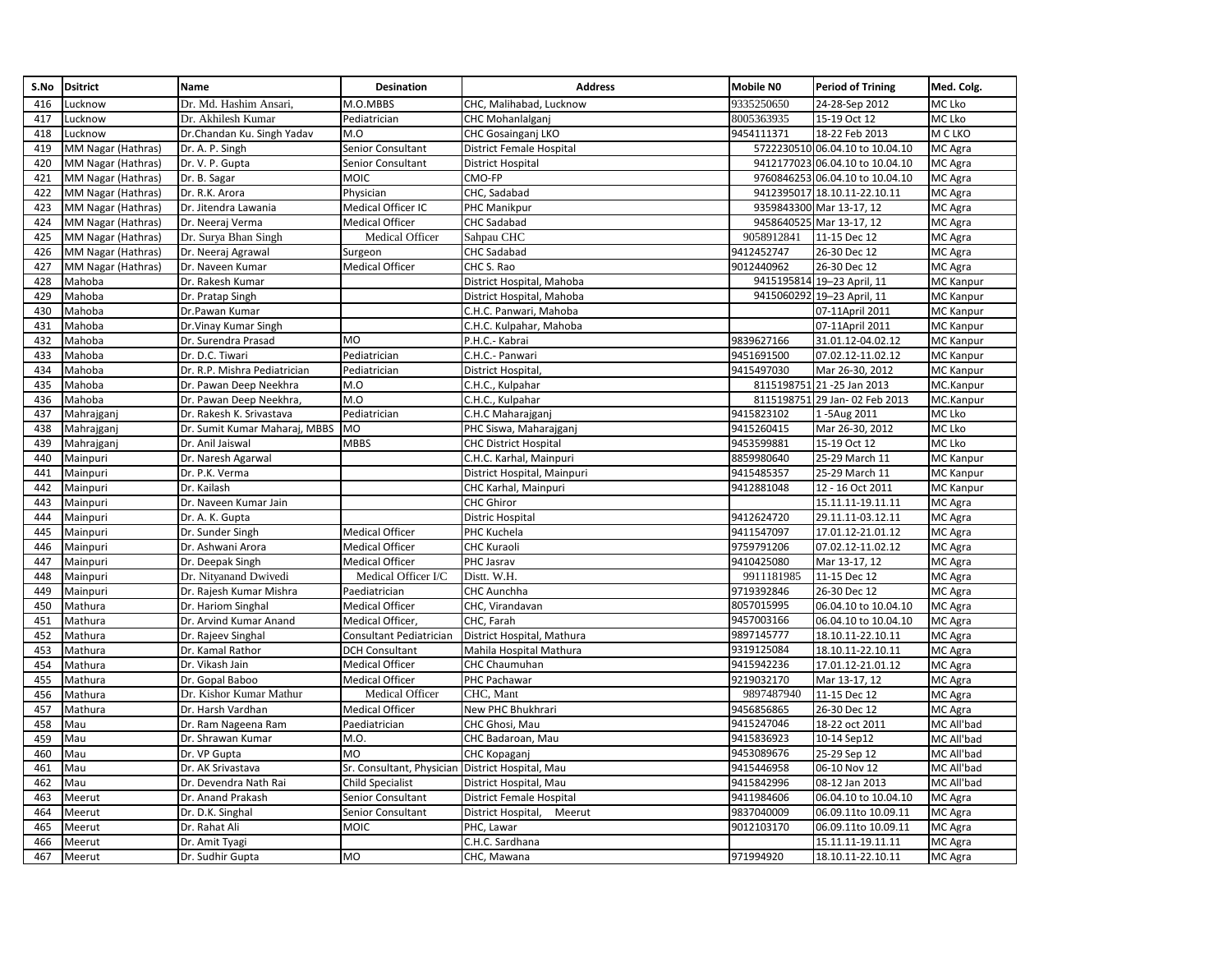| S.No | <b>Dsitrict</b>   | Name                           | Desination                    | <b>Address</b>                             | Mobile NO  | <b>Period of Trining</b>     | Med. Colg.       |
|------|-------------------|--------------------------------|-------------------------------|--------------------------------------------|------------|------------------------------|------------------|
| 468  | Meerut            | Dr. Anuj Kumar                 |                               | <b>CHC</b> Daurala                         | 9411073101 | 29.11.11-03.12.11            | MC Agra          |
| 469  | Meerut            | Dr. Vipul Kumar                | <b>Medical Officer</b>        | <b>CHC Daurala</b>                         | 9012965307 | 17.01.12-21.01.12            | MC Agra          |
| 470  | Meerut            | Dr. Pradeep Kumar Sharma       | <b>Medical Officer</b>        | <b>CHC Daurala</b>                         | 9411816766 | Mar 13-17, 12                | MC Agra          |
| 471  | Mirzapur          | Dr. Mansur Ahmad               | Physician                     | CHC Chunar, Mirzapur                       | 9794401265 | 18-22 oct 2011               | MC All'bad       |
| 472  | Mirzapur          | Dr. A.N. Singh                 | Sr.Consultant                 | District Hospital, Mirzapur                | 9415286345 | 18-22 oct 2011               | MC All'bad       |
| 473  | Mirzapur          | Dr. S.P. Gupta                 | <b>Consultant Paediatrics</b> | District Mahila Hospital, Mirzapur         | 9451629116 | 18-22 oct 2011               | MC All'bad       |
| 474  | Mirzapur          | Dr. Ram Kumar Yadav            | Paediatrician                 | District Hospital, Mirzapur                | 9838975037 | 26-30 march 2011             | MC All'bad       |
| 475  | Mirzapur          | Dr. Santosh Jaiswal            | Paediatrician                 | CHC Chunar, Mirzapur                       | 7376318137 | 08.12.11-12.12.11            | MC All'bad       |
| 476  | Mirzapur          | Dr. Chandra Prakash Srivastava | M.O.                          | CHC Lalganj, Mirzapur                      | 9451947172 | 10-14 Sep12                  | MC All'bad       |
| 477  | Mirzapur          | Dr. L.S. Singh                 | Paediatrician                 | District Women Hospital, Mirzapur          | 9451220567 | 26-30 Nov 12                 | MC All'bad       |
| 478  | Moradabad         | Dr. Ashok Kumar Rastogi        | Pediatrician,                 | CHC Thakurdwara, Moradabad                 | 9412039461 | 11, 15 April                 | MC Lko           |
| 479  | Moradabad         | Dr. A.K.Singh                  | Pediatrician,                 | CHC Sambhal, Moradabad                     | 9450444136 | 11, 15 April                 | MC Lko           |
| 480  | Moradabad         | Dr. Hemant Kumar, MD           | Paediatrician                 | CHC Chandausi, Bheem Nagar                 | 9634052100 | Mar 26-30, 2012              | MC Lko           |
| 481  | Moradabad         | Dr. Manoj Kunar Gupta          | <b>MBBS</b>                   | CHC, Thakurdwara, Moradabad                | 9410401654 | 18-22 Sep 2012               | MC Lko           |
| 482  | Muzaffarnagar     | Dr. Mukesh Upadhyay            |                               | Khatauli                                   |            | 15.11.11-19.11.11            | MC Agra          |
| 483  | Muzaffarnagar     | Dr. Rakesh Mittal              |                               | <b>CHC Charthawal</b>                      |            | 9634279680 29.11.11-03.12.11 | MC Agra          |
| 484  | Muzaffarnagar     | Dr. Rajeev Gupta               |                               | <b>CHC Kairana</b>                         | 9897225951 | 29.11.11-03.12.11            | MC Agra          |
| 485  | Muzaffarnagar     | Dr. Naveen Kumar Sharma        | Paediatrician                 | <b>CHC Shamli</b>                          |            | 9457049135 17.01.12-21.01.12 | MC Agra          |
| 486  | Muzaffarnagar     | Dr. Lokesh Chandra Gupta       | Consultant Paediatrician      | <b>CHC Khatauli</b>                        | 9336818859 | 07.02.12-11.02.12            | MC Agra          |
| 487  | Muzaffarnagar     | Dr. Ajay Kumar                 | Paediatrician                 | CHC Jansath                                | 9410898469 | 07.02.12-11.02.12            | MC Agra          |
| 488  | Muzaffarnagar     | Dr. Sushant Kumar Singh        | <b>Medical Officer</b>        | PHC Purbaliyan                             | 7409266266 | Mar 13-17, 12                | MC Agra          |
| 489  | Muzaffarnagar     | Dr. Prema Pant Tripathi        | Sr. Consultant                | Distt. W.H.                                | 9911181985 | 11-15 Dec 12                 | MC Agra          |
| 490  | Muzaffarnagar     | Dr. Hemlata Singh              | Sr. Consultant                | Distt. Female Hospital                     | 9412742242 | 26-30 Dec 12                 | MC Agra          |
| 491  | Muzaffarnagar     | Dr. Rajesh Singh               | Consultant                    | Distt. Hospital                            | 9412742242 | 26-30 Dec 12                 | MC Agra          |
| 492  | Pilibhit          | Dr. Tejpal Rathore             | Pediatrician,                 | Distt. Women's Hospital Pilibhit           | 9412192882 | 1-5 Aug 2011                 | MC Lko           |
| 493  | Pilibhit          | Dr. Thakurdas MBBS, DCH        | MO, CHC                       | Puranpur, Pilibhit                         | 9410405032 | 26-30 Sep2011                | MC Lko           |
| 494  | Pilibhit          | Dr. Alka Sharma                | Sr. Consultant                | CHC Bisalpur, Pilibhit                     | 9837046111 | 26-30 Sep2011                | MC Lko           |
| 495  | Pilibhit          | Dr. Md. Aslam                  | MBBS                          | <b>CHC Puranpur</b>                        | 8126732580 | 15-19 Oct 12                 | MC Lko           |
| 496  | Pratapgarh        | Dr. L.K. Misra                 | Paediatrician                 | CHC Kohandaur, Pratapgarh                  | 8005395178 | 18-22 oct 2011               | MC All'bad       |
| 497  | Pratapgarh        | Dr. Israr Ahmad Ansari         | M.O., S.N.C.U. Incharge,      | District Women Hospital, Pratapgarh        | 9453085497 | 13-17 Sep 2011               | MC All'bad       |
| 498  | Pratapgarh        | Dr. RN Mishra                  | Sr.Consultant,                | District Hospital, Pratapgarh              | 9415283688 | 13-17 Sep 2011               | MC All'bad       |
| 499  | Pratapgarh        | Dr. Ratish Kumar Mishra        | M.O.                          | APHC Kilhanapur, Kunda, Pratapgarh         | 9795354666 | 08.12.11-12.12.11            | MC All'bad       |
| 500  | Pratapgarh        | Dr. Meenakshi Kesarwani        | M.O.                          | CHC Kunda, Pratapgarh                      | 9415031344 | 10-14 Sep12                  | MC All'bad       |
| 501  | Pratapgarh        | Dr. Arvind Kushwaha            | MO                            | <b>CHC Kalakankar</b>                      | 9415284607 | 25-29 Sep 12                 | MC All'bad       |
| 502  | Raebarelly        | Dr. Neelam Gupta               | Pediatrician,                 | Female Hospital Distt. Raebarelly          | 9451911031 | 1-5Aug 2011                  | MC Lko           |
| 503  | Raebarelly        | Dr. V.K. Singh                 | Pediatrician,                 | FRU/PHC Bachharawan Raebarelly             | 9415465112 | 1-5Aug 2011                  | MC Lko           |
| 504  | Raebarelly        | DR. D. Srivastava, DCH         | Pediatrician                  | Distt. Women's Hospital                    | 9415025081 | Mar 26-30, 2012              | MC Lko           |
| 505  | Raebarailly       | Dr. Sanjeev Kumar Singh        | MO. MBBS                      | CHC, Bela Bhela,                           | 9336930403 | 24-28-Sep 2012               | MC Lko           |
| 506  | Raebarailly       | Dr. Rajat Kumar Chourasia      | <b>Child Specialist</b>       | CHC, Lalganj,                              | 9415744029 | 24-28-Sep 2012               | MC Lko           |
| 507  | Raibareilly       | Dr. Shri Krishana              | <b>MO</b>                     | <b>PHC Sareni</b>                          | 9451220399 | 26-30 Nov 12                 | MC Lko           |
| 508  | Ramabai Nagar (K. | Dr. Awadhesh Pandey            |                               | District Hospital(Female), Rama Bai Nagar. | 9935328077 | 3-7 March 2011               | <b>MC Kanpur</b> |
| 509  | Ramabai Nagar (K. | Dr. R.C. Yadav                 | M.O.                          | CHC Pukhrayan, Rama Bai Nagar.             | 9670179000 | 3-7 March 2011               | MC Kanpur        |
| 510  | Ramabai Nagar (K. | Dr. Brajesh Kumar              |                               | Distt. Hospital, Ramabai Nagar             | 9415154493 | 12 - 16 Oct 2011             | <b>MC Kanpur</b> |
| 511  | Ramabai Nagar (K. | Dr. Narendra Singh             | <b>Child Specialist</b>       | District Hospital, Akbarpur                | 7388502793 | 18-22 oct 2011               | <b>MC</b> Kanpur |
| 512  | Ramabai Nagar (K. | Dr. M.K. Jain                  |                               | District Hospital                          | 9415077996 | 9-13 Nov 2011                | <b>MC</b> Kanpur |
| 513  | Ramabai Nagar (K. | Dr. Mayank Mishra              |                               | C.H.C.- Jhinjhak,                          | 9415735881 | 29.11.11-03.12.11            | <b>MC Kanpur</b> |
| 514  | Ramabai Nagar (K. | Dr. Ruchi Srivastava M.O.      | <b>MO</b>                     | P.H.C.- Sarvankhera,                       | 9628702119 | Mar 26-30, 2012              | <b>MC Kanpur</b> |
| 515  | Ramabai Nagar (K. | Dr. Priti Bhagunde             | MO                            | CHC, Pukhrayan                             | 9839928289 | 17-21 Dec 12                 | <b>MC Kanpur</b> |
| 516  | Ramabai Nagar (K. | Dr. Poonam Maurya              | M.O                           | P.H.C.-Maitha                              | 9936496283 | 21-25 Jan 2013               | MC.Kanpur        |
| 517  | Ramabai Nagar (K. | Dr. Anamika Singh              | M.O                           | <b>CHC Akbarpur</b>                        | 9651908986 | 04-08 Feb 2013               | MC.Kanpur        |
| 518  | Rampur            | Dr. Rajeev Agarwal             | Pediatrician                  | C.H.C Milak Rampur                         | 9412872135 | 1-5Aug 2011                  | MC Lko           |
| 519  | Rampur            | Dr. Shamim Ahmad, DCH          | Pediatrician                  | CHC Tanda, Distt Rampur                    | 9412438976 | Mar 26-30, 2012              | MC Lko           |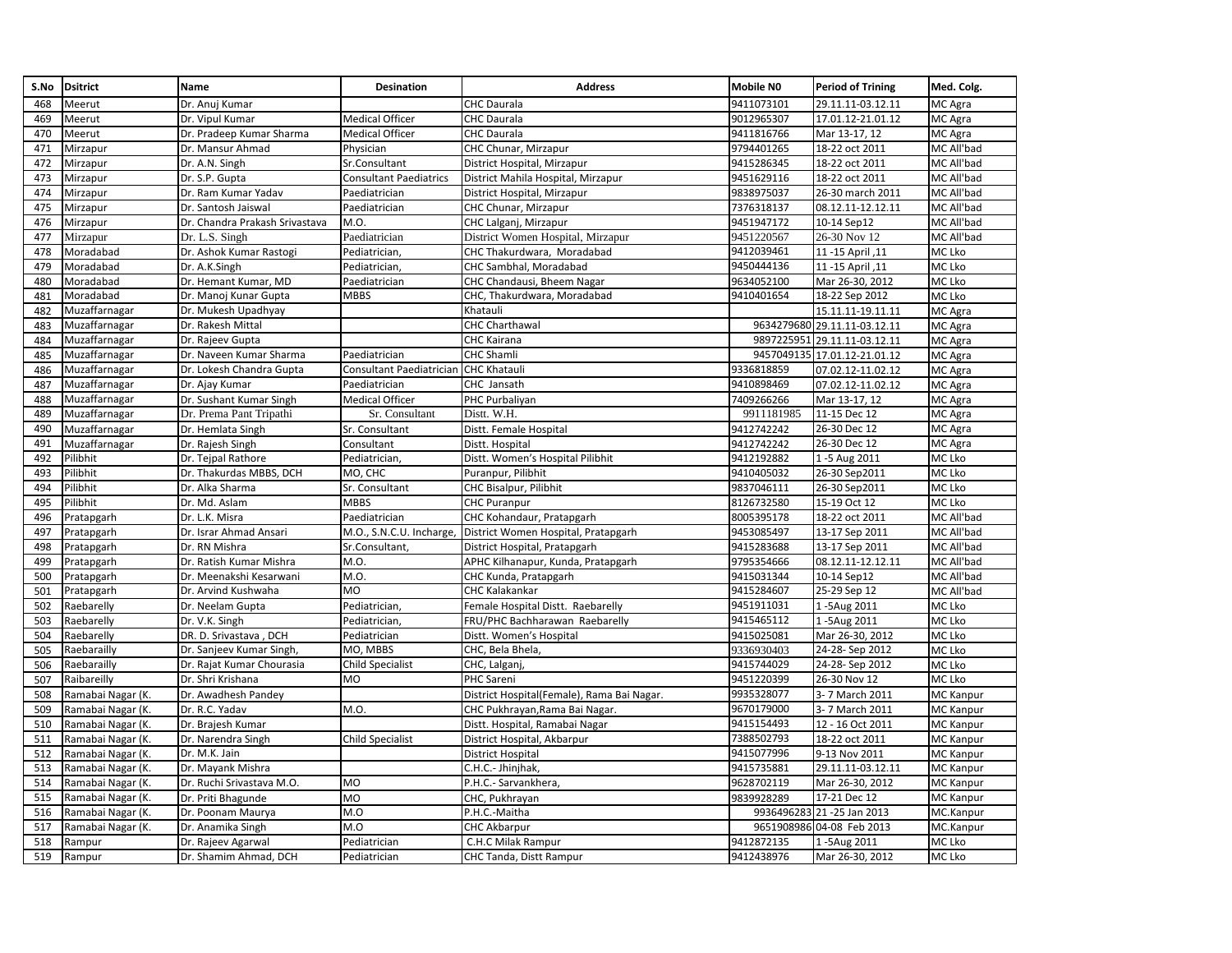| S.No | <b>Dsitrict</b>    | Name                        | Desination              | <b>Address</b>                                   | Mobile NO  | <b>Period of Trining</b>       | Med. Colg.       |
|------|--------------------|-----------------------------|-------------------------|--------------------------------------------------|------------|--------------------------------|------------------|
| 520  | Rampur             | Dr. Bharat Singh, MBBS      | M.O.MBBS                | MO/IC, PHC, Kharsol Saifni,                      | 9720914731 | 24-28-Sep 2012                 | MC Lko           |
| 521  | Rampur             | Dr. Naval Kishor            | <b>MBBS</b>             | <b>CHC Shahabad</b>                              | 9557790164 | 26-30 Nov 12                   | MC Lko           |
| 522  | Rampur             | Dr. Nittin Dutt Sharma      | <b>MBBS</b>             | CHC Swar                                         | 9456815900 | 26-30 Nov 12                   | MC Lko           |
| 523  | Rampur             | Dr. Md. Aslam               | M.O                     | <b>CHC Milak</b>                                 | 7669579222 | 18-22 Feb 2013                 | M C LKO          |
| 524  | Saharanpur         | Dr. Vinod Kumar             | M <sub>O</sub>          | PHC, Punwarka                                    | 9760098632 | 06.09.11to 10.09.11            | MC Agra          |
| 525  | Saharanpur         | Dr. Indraj Singh            |                         | <b>CHC Deoband</b>                               |            | 15.11.11-19.11.11              | MC Agra          |
| 526  | Saharanpur         | Dr. O.P Gupta               | M Suptd.                | CHC, Fatehpur                                    | 9412412477 | 18.10.11-22.10.11              | MC Agra          |
| 527  | Saharanpur         | Dr. N.K. Mishra             | Sr. Consultant          | <b>District Hospital</b>                         | 9997180040 | 17.01.12-21.01.12              | MC Agra          |
| 528  | Saharanpur         | Dr. Sanjeev                 | <b>Medical Officer</b>  | PHC Sarsawa                                      | 9319705260 | 17.01.12-21.01.12              | MC Agra          |
| 529  | Saharanpur         | Dr. Anil Kumar Gupta        | Sen. Consultant         | D.W.H. Saharanpur                                | 9760098644 | 07.02.12-11.02.12              | MC Agra          |
| 530  | Saharanpur         | Dr. Rajesh Kumar            | Medical Officer         | <b>CHC</b> Sarsawa                               | 9936508477 | 11-15 Dec 12                   | MC Agra          |
| 531  | Saharanpur         | Dr. Arvind Kumar Chaudhary  | Paediatrician           | Distt. Hospital                                  | 9889301181 | 26-30 Dec 12                   | MC Agra          |
| 532  | Sant Kabir Nagar   | Dr. Raj Nath Prasad Roy     |                         | District Hospital, Sant Kabir Nagar              | 9455701245 | 19-23 April, 11                | <b>MC</b> Kanpur |
| 533  | Sant Kabir Nagar   | Dr. V.N. Chaturvedi         |                         | C.H.C. Hainssar Bazaar,                          | 9838634050 | 19-23 April, 11                | <b>MC Kanpur</b> |
| 534  | Sant Kabir Nagar   | Dr. Satish Chandra          | <b>MO</b>               | C.H.C.- Semriyawan                               | 8765341718 | 31.01.12-04.02.12              | <b>MC</b> Kanpur |
| 535  | Sant Kabir Nagar   | Dr. OM Prakash              | MO                      | New P.H.C, Harapar,                              | 7376170634 | Mar 26-30, 2012                | <b>MC Kanpur</b> |
| 536  | Sant Kabir Nagar   | Dr. Ankur Singh             | M <sub>O</sub>          | P.H.C, Budhakala,                                | 9415649876 | Mar 26-30, 2012                | MC Kanpur        |
| 537  | Sant Kabir Nagar   | Dr. R.K. Verma.             | A.C.M.O.                | District Hospital,                               | 9161775367 | 03-07 Dec 12                   | <b>MC</b> Kanpur |
| 538  | Sant Kabir Nagar   | Dr. Shailendra K. Chaudhary | MO                      | CHC, Hainsar Bazar                               | No         | 17-21 Dec 12                   | MC Kanpur        |
| 539  | Sant Kabir Nargar  | Dr. Anil Singh              | M.O                     | P.H.C., Baghauli                                 |            | 9455771111 21 -25 Jan 2013     | MC.Kanpur        |
| 540  | Sant Kabir Nargar  | Dr. Shivanand Singh,        | M.O                     | C.H.C., Khalilabad                               |            | 9235345555 21 -25 Jan 2013     | MC.Kanpur        |
| 541  | Santkabir Nagar    | Dr. Manish Kumar Vaish,     | M.O                     | C.H.C.- Nathnagar                                |            | 9451908700 29 Jan- 02 Feb 2013 | MC.Kanpur        |
| 542  | Shahjahanpur       | Dr. Manoj Kr. Srivastava    |                         | District female Hospital, Shahjahanpur           | 9336089971 | 25-29 March 11                 | <b>MC Kanpur</b> |
| 543  | Shahjahanpur       | Dr. Kamal Kumar             |                         | District Hospital Female, Shahjahanpur           |            | 07-11April 2011                | MC Kanpur        |
| 544  | Shahjahanpur       | Dr. Abhishek Gupta          | MO                      | CHC- Puvaya,                                     | 9889178001 | Mar 26-30, 2012                | <b>MC</b> Kanpur |
| 545  | Shahjahanpur       | Dr. K.P. Singh              | Pediatrician,           | Dist. Hospital, Shahjahanpur                     | 9839767373 | Mar 26-30, 2012                | <b>MC Kanpur</b> |
| 546  | Shahjahanpur       | Dr. Anubhav Kumar           | M.O.                    | P.H.C., Dadrol.                                  | 9919814632 | 03-07 Dec 12                   | MC Kanpur        |
| 547  | Shahjahanpur       | Dr. Akhilesh Kumar          | MO                      | CHC, Allahgani                                   | 9359792243 | 17-21 Dec 12                   | <b>MC Kanpur</b> |
| 548  | Shahjanhanpur      | Dr. Sachin Gupta            | M.O                     | PHC Dadraul                                      |            | 9936095447 04-08 Feb 2013      | MC.Kanpur        |
| 549  | Shravasti          | Dr. Amar Nath Yadav         |                         | C.H.C. Bhagana, Shravasti                        |            | 07-11April 2011                | <b>MC Kanpur</b> |
| 550  | Shravasti          | Dr. Ashish Kumar            | M.O.                    | C.H.C.- Ikauna                                   |            | 9415395074 29 Jan- 02 Feb 2013 | MC.Kanpur        |
| 551  | Siddharath Nagar   | Dr. Tayab Ali               | Pediatrician,           | Distt. Hospital Siddhathnagar                    |            | 9839550416 1-5Aug 2011         | MC Lko           |
| 552  | Siddharath Nagar   | Dr. V.K.Gupta               | Pediatrician,           | CHC Basantpur Siddhathnagar                      |            | 9721742268 1-5Aug 2011         | MC Lko           |
| 553  | Siddharath Nagar   | Dr Pradeep Kumar, DCH       | <b>Child Specialist</b> | PHC Bansi,                                       | 9918375565 | 24-28-Sep 2012                 | MC Lko           |
| 554  | Siddharath Nagar   | Dr. G.C.Srivastava, DCH     | Sr consultant           | <b>Distt Hospital</b>                            | 9450335869 | 24-28-Sep 2012                 | MC Lko           |
| 555  | Sitapur            | Dr. Satish Kumar            | Paediatrician           | District Mahila Hospital, Sitapur                |            | 9454940025 22-26 Feb 2011      | MC Lko           |
| 556  | Sitapur            | Dr. Vajay Prakash Verma     | Paediatrician           | Paediatrician, CHC Biswan, Sitapur               |            | 9454940025 22-26 Feb 2011      | MC Lko           |
| 557  | Sitapur            | Dr. Ram Singh, DCH (Pedia)  | Paediatrician           | <b>CHC Tamboure, Sitapur</b>                     |            | 9450864234 Mar 26-30, 2012     | MC Lko           |
| 558  | Sitapur            | Dr. Nand Nathani            | Pediatricain            | Consultant                                       | 9451403515 | 26-30 Nov 12                   | MC Lko           |
| 559  | Sitapur            | Dr. Rajeev                  | M.O                     | Consultant DWH Sitapur                           | 9450170569 | 18-22 Feb 2013                 | M C LKO          |
| 560  | Sonbhadra          | Dr. Manoj Kumar             |                         | C.H.C. Chopan, Sonbhadra                         | 9839151615 | 19-23 April, 11                | <b>MC</b> Kanpur |
| 561  | Sonbhadra          | Dr. V.S. Dubey              |                         | District Hospital, Sonbhadra                     |            | 9651948636 19-23 April, 11     | MC Kanpur        |
| 562  | Sonbhadra          | Dr. Malik Alamgir           |                         | C.H.C., Chopan, Sonbhadra                        |            | 9415327559 18-22 oct 2011      | <b>MC Kanpur</b> |
| 563  | Sonbhadra          | Dr. Ram Chandra Maurya,     | Physician               | C.H.C.- Ghorawal                                 | 9918436836 | 29 Jan- 02 Feb 2013            | MC.Kanpur        |
| 564  | Sonbhadra          | Dr. Suresh Kumar            | Pediatrician            | Distt. DH                                        |            | 9628372806 04-08 Feb 2013      | MC.Kanpur        |
| 565  | SR Nagar (Bhadohi) | Dr. Sunita Kumar            | Sr. Consultant          | Chet Singh, Dist. Hospital, Gyanpur, SRN(Bhadoi) |            | 9415245225 18-22 oct 2011      | MC All'bad       |
| 566  | SR Nagar (Bhadohi) | Dr. S.S. Kushwaha           | M.O.                    | CHC Bhadohi, SR Nagar (Bhadohi)                  |            | 7398318904 08.12.11-12.12.11   | MC All'bad       |
| 567  | SR Nagar (Bhadohi) | Dr. Madho Kumar Baranwal    | MO                      | MCS Dist. Hospital, SR Nagar (Bhadohi)           |            | 9235730770 16.01.12-20.01.12   | MC All'bad       |
| 568  | SR Nagar (Bhadohi) | Dr. Rajeev Kumar Singh      | M.O.                    | CHC Gopiganj, SR Nagar (Bhadohi)                 | 9415684298 | 10-14 Sep12                    | MC All'bad       |
| 569  | SR Nagar (Bhadohi) | Dr. Vijay Kant              | MO                      | APHC Jangiganj                                   | 9415394204 | 25-29 Sep 12                   | MC All'bad       |
| 570  | SR Nagar (Bhadohi) | Dr. Azra Khan               | Paediatrician           | P.P. Centre Gyanpur, Bhadohi                     | 9935657385 | 26-30 Nov 12                   | MC All'bad       |
| 571  | SR Nagar (Bhadohi) | Dr. Girdhari Lal            | M.O.                    | CHC Suriyawan, SRNagar (Bhadohi)                 | 9454158675 | 08-12 Jan 2013                 | MC All'bad       |